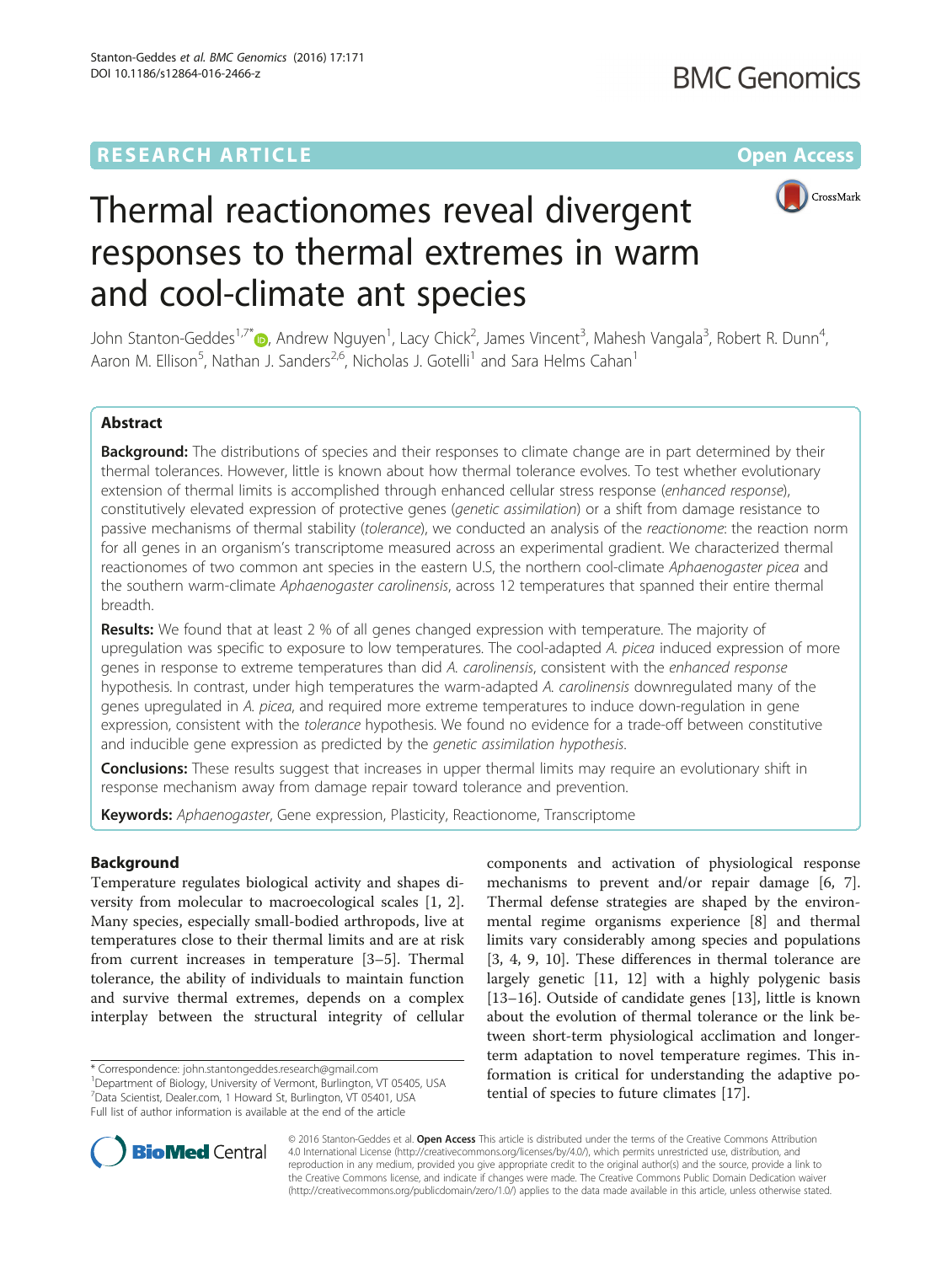To address this gap of knowledge, we need information on the extent to which selection has acted upon the diversity and plasticity of genes involved in thermal tolerance [[17](#page-12-0), [18](#page-12-0)]. In recent years, whole-organism gene expression approaches (e.g. transcriptomics) using highthroughput RNA sequencing (RNAseq) technology have been widely applied to identify genes involved in thermal tolerance [[19](#page-12-0)–[22](#page-12-0)] and other traits. Such studies typically use an ANOVA-type experimental or sampling design, with only a few environmental levels, and often find only a few dozen to hundred genes with differential expression in different thermal regimes. However, temperature and other environmental factors vary continuously in nature. As a result, such categorical comparisons (e.g. high vs. low temperatures) are likely to miss key differences that are due not just to whether it is hot, but rather how hot it is. Continuous variation is better characterized with a reaction norm approach, which describes variation in the phenotype of a single genotype across an environmental gradient [[23\]](#page-12-0). Reaction norms differ not only in mean values, but also in their shapes [[10, 24](#page-12-0)], and differences in the shape of reaction norms are often larger than differences in mean values at both the species and the population level [[24](#page-12-0)].

In this study, we extend the reaction norm approach to RNAseq analysis and introduce the reactionome, which we define as a characterization of the reaction norm for all genes in an organism's transcriptome across an environmental gradient. Although temporal patterns of transcriptional activity (e.g. fast- vs. slow- responding genes) are also important components of an organism's transcriptional response to environmental conditions [\[25](#page-12-0)], we focus here on the response of transcripts across conditions at the same time point.

We use the reactionome method to identify genes that are thermally responsive in two closely-related eastern North American ant species, Aphaenogaster carolinensis and A. picea [\[26, 27](#page-12-0)]. Aphaenogaster are some of the most common ants in eastern North America [\[28\]](#page-12-0) where they are keystone seed dispersers [\[29](#page-12-0)–[31\]](#page-13-0). Ants, and ecotherms in general, have little or no thermal safety margin [[5](#page-12-0)] and thus are highly susceptible to climate change [[4](#page-12-0), [32](#page-13-0)], putting at risk important ecosystem services [[33](#page-13-0)]. Growth chamber studies have demonstrated that reproduction of Aphaenogaster will be compromised by increased temperatures [\[34\]](#page-13-0), while field studies [[32](#page-13-0)] and simulations [[35](#page-13-0)] indicate that ant species persistence will depend on combinations of physiology and species interactions. Aphaenogaster carolinensis experiences a higher mean annual temperature (MAT) (14.6 °C) and less seasonal temperature variation (temperature seasonality = 7678°) than does A. picea (MAT = 4.6 °C, seasonality =  $10,008^\circ$ ; [[36](#page-13-0)]) at their respective collection sites. In controlled laboratory experiments, these warm- and cold-climate

species exhibit corresponding differences in their critical maximum (44.7 °C for A. *carolinensis* versus 41.3 °C for A. picea; see Methods) and minimum temperatures (6.1 °C for A. carolinensis versus −0.1 °C for A. picea). These differences between species in their thermal environments and physiological tolerances allowed us to investigate adaptation to both lower and upper thermal extremes in this system.

To characterize the thermal reactionome, we measured the reaction norm for each gene using a regression-based statistical approach to identify temperature-dependent patterns of change in gene expression. We used these response patterns to quantitatively test three mechanistic hypotheses of thermal adaptation. First, the enhanced response hypothesis [\[37](#page-13-0)–[39\]](#page-13-0) proposes that species extend their thermal limits through a stronger induced response to provide greater protection from more frequently encountered stressors. This hypothesis would predict that the cooladapted A. picea would activate more genes, and induce them more strongly, in response to low temperatures than would the warm-adapted A. carolinensis, which would show greater induction in response to high temperatures.

Second, the *tolerance hypothesis* [[9](#page-12-0), [40](#page-13-0)] proposes that existing inducible stress responses become insufficient or prohibitively costly as environmental stressors increase in frequency, resulting in a shift away from induced response in favor of structural changes [[41\]](#page-13-0) or behavioral adaptations [\[5](#page-12-0), [42\]](#page-13-0). This hypothesis predicts adaptation to stress should be associated with lower transcriptional responsiveness and less sensitivity to temperature perturbation, as well as a shift to an alternate suite of tolerance genes and pathways [[43, 44\]](#page-13-0).

Finally, the genetic assimilation hypothesis [\[45](#page-13-0), [46](#page-13-0)] proposes that exposure to more extreme stressors selects for a shift from inducible to constitutive expression of stress-response genes. This hypothesis predicts that transcripts responsive to high temperatures in A. picea will have higher constitutive expression in A. carolinensis, whereas transcripts responsive to low temperatures in A. carolinensis will have higher constitutive expression in A. picea. Of course, these hypotheses are not mutually exclusive. By taking a reactionome approach, we can quantify if, and under what conditions, these mechanisms contribute to thermal adaptation.

To summarise, in this project we generated the transcriptomes of two closely-related temperate ant species, and quantified their gene expression across a wide range of thermal conditions. We then evaluated three nonmutually exclusive hypotheses (enhanced response, tolerance and genetic assimilation) of the evolution of thermal adaptation by comparing the number and expression patterns of transcripts between species in response to extreme low and extreme high temperatures. Finally, we used gene ontology information to determine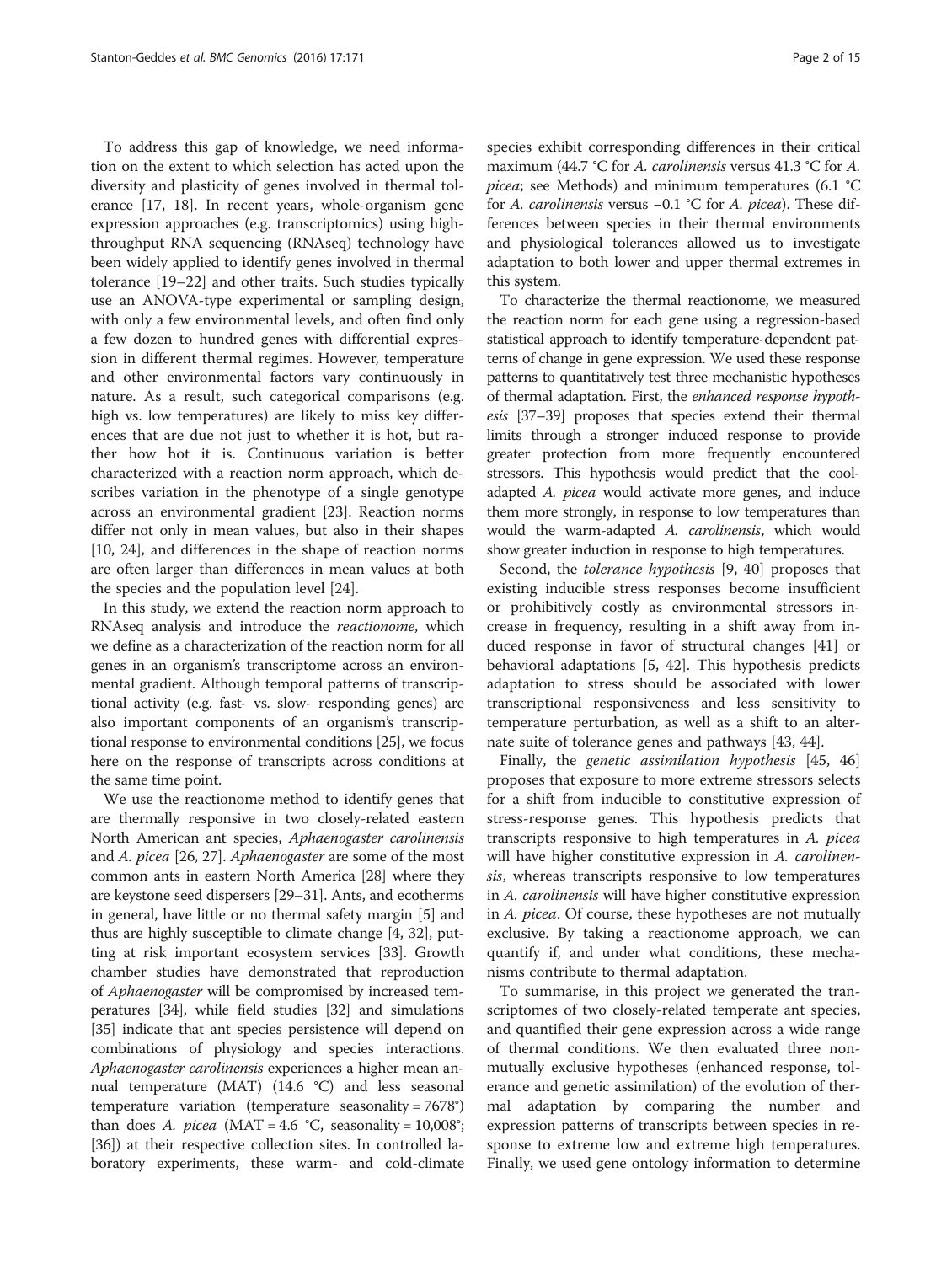<span id="page-2-0"></span>which gene products and pathways are involved in thermal adaptation in the two species.

#### Results

# Reaction norms of thermally-responsive transcripts

The combined *Aphaenogaster* transcriptome assembly contained 99,861 transcripts. About half of these (51,246) transcripts had a signficant BLAST hit, of which 50 % (25,797) had a top hit to Insecta and 37 % (18,854) had a top hit to Formicidae. We performed a BUSCO analysis [[47](#page-13-0)] to assess the quality of the transcriptome assembly against the arthropod Benchmarking Universal Single-Copy Orthologs (BUSCOs). This analysis revealed that the transcriptome is largely complete, as we recovered 1,426 complete single-copy BUSCOs (62%) and an additional 435 fragmented BUSCOs (16%), which is in line with the results of Simao et al [[47](#page-13-0)] for transcriptomes of other non-model species. Moreover, only 8% of the BUSCOs were found to be duplicated in the combined transcriptome, which indicates that the steps (see Methods) we took to collapse homologs between the two species in the transcriptome assembly were successful.

We quantified gene expression using the program Sailfish [[48\]](#page-13-0), and fitted polynomial regression models to the

expression values of each transcript to identify those that had a linear or quadratic relationship. To account for multiple tests, we both applied a False Discovery Rate (FDR) correction, and performed a resampling analysis to determine the number of transcripts that would be expected to have a significant relationshp by chance alone. We retained the 2509 (2.5 % of total) true positive transcripts that exceeded null expectation from the resampling analysis for further analysis (Additional file [1](#page-12-0): Table S1). Of these transcripts, 75 % (1553) had a nonlinear relationship with temperature that would likely have been missed with a standard differential expression experiment (e.g. high vs. low temperature). The proportion of responsive transcripts is similar if we focus only on those transcript with a BLAST hit (725 significant transcripts out of 51,246). However, as with all de novo transcriptome assemblies, this assembly is fragmented due to partial contigs and alternative transcripts [[49\]](#page-13-0) so this estimate is likely a lower bound for the true proportion of transcripts that are thermally responsive.

We used the predicted transcript expression levels to partition transcripts for each species into five expression categories (Fig. 1) which were defined a priori to allow us to test predictions derived from three thermal

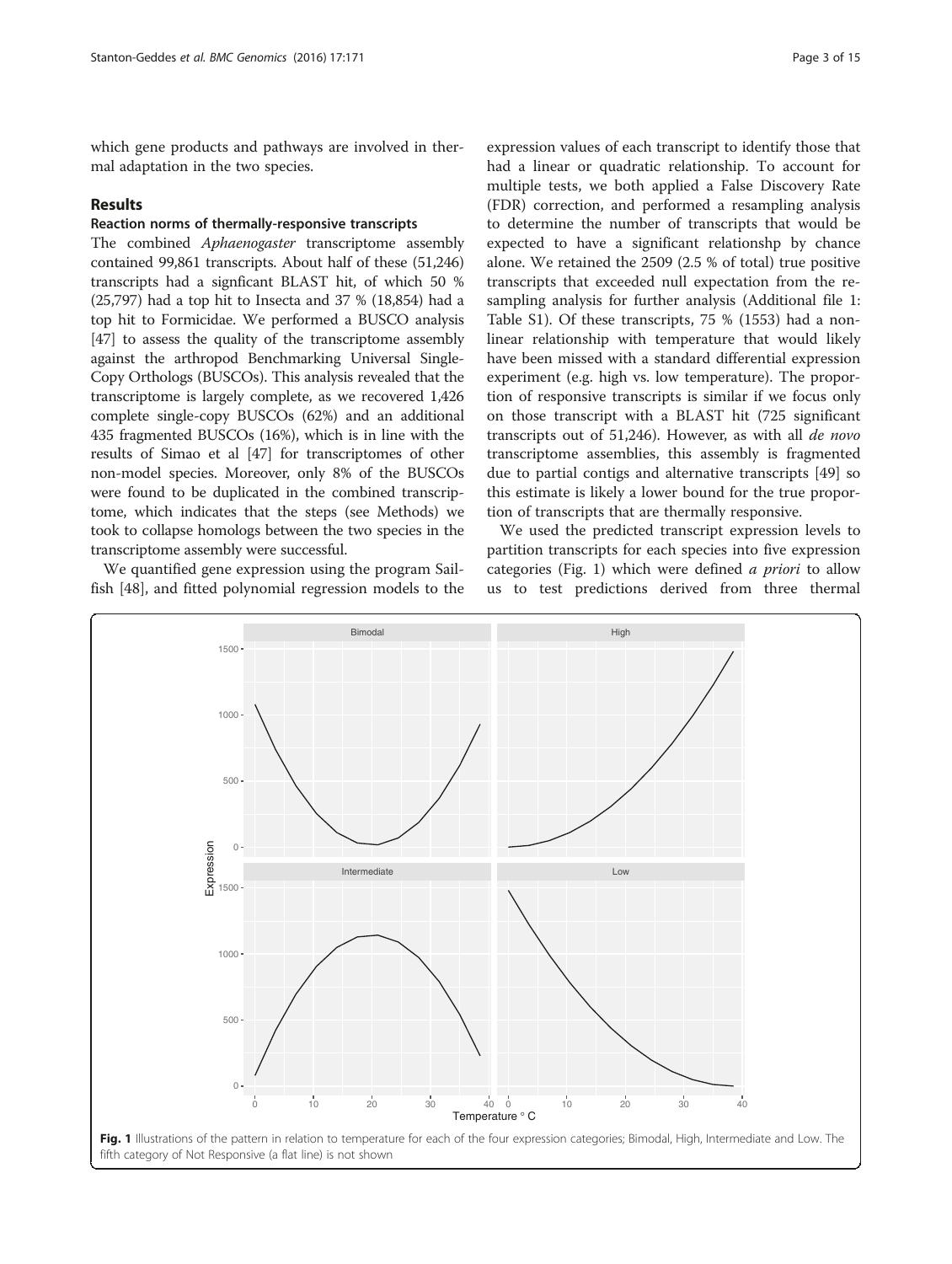<span id="page-3-0"></span>adaptation hypotheses of relative response severity in the two species: High transcripts had greatest expression at temperatures  $> 31$  °C, Low transcripts had greatest expression at temperatures  $< 10$  °C, Intermediate transcripts had greatest expression between 10 to 30 °C, Bimodal transcripts had increased expression at both high and low temperatures, while NotResp transcripts were those that were not thermally responsive in the focal species but did respond in the other.

# Expression response to thermal extremes differs between species

Although the total number of thermally-responsive transcripts did not differ between species ( $\chi_1^2$  = 0.08, *P* = 0.77), the two species differed in the number of transcripts in each expression category (Table 1,  $\chi^2_4$  = 302.896, P < 0.001). Aphaenogaster picea induced significantly more transcripts in response to both temperature extremes (Bimodal transcripts in Table 1;  $\chi_1^2$  = 71.617, P < 0.001) than did A. carolinensis, which downregulated more transcripts under these conditions (Intermediate transcripts in Table 1;  $\chi_1^2 = 256.329$ ,  $P < 0.001$ ). Consistent with the *en*hanced response hypothesis, the cool-climate A. picea induced 273 (~50 %) more transcripts in response to low temperatures than the warm-climate A. carolinensis (Low transcripts in Table 1;  $\chi_1^2 = 71.227$ ,  $P < 0.001$ ). However, there was no difference among species in the number of transcripts upregulated at high temperatures (High transcripts in Table 1;  $\chi_1^2 = 0.53$ ,  $P = 0.47$ ).

In addition, we also examined the specific patterns of shifts from one expression category to another between species. As transcripts may change expression between species due to neutral drift alone, we used the Stuart-Maxwell test of marginal homogeneity to test if the number of responsive transcripts in each expression category differed between the species when controlling for overall differences in the number of responsive transcripts. We found that the expression categories of individual transcripts between the two species were not randomly distributed (Stuart-Maxwell test of marginal homogeneity  $\chi^2_4$  = 319, P < 0.001, Additional file [2](#page-12-0): Figure S1). Specifically, the two species differed significantly in

Table 1 Table of the number of thermally responsive transcripts by expression type for A. carolinensis and A. picea

|                 | Low   | Intermediate High Bimodal NotResp |     |      |     |
|-----------------|-------|-----------------------------------|-----|------|-----|
| A. picea        | 1193  | - 249                             | 248 | -278 | 110 |
| A. carolinensis | - 920 | 680                               | 232 | 117  | 129 |

Low are transcripts with increased expression at low temperatures (<10 °C), Intermediate are transcripts with maximum expression between 10–30 °C, High are transcripts with increased expression at high temperatures (>31 °C), Bimodal are transcripts with increased expression at both low and high temperatures, while NotResp are transcripts that are not thermally responsive in one species but are in the other species

expression pattern, which captures differences in slope as well as category, for 1553 (62 %) of the thermally responsive transcripts. Most of these shifted from one to another expression category.

The enhanced response and tolerance hypotheses make opposing predictions concerning the overlap in response patterns between the two species (Fig. [2\)](#page-4-0). The enhanced response hypothesis posits that temperature adaptation uses existing mechanisms for thermal resistance, which should result in significant overlap in response and fewer transcripts shifting expression categories than expected by chance (Fig. [2,](#page-4-0) left). In contrast, the tolerance hypothesis predicts that transcripts involved in active defense will become non-responsive or shift to other expression categories in the better-adapted species (Fig. [2,](#page-4-0) right). We tested these predictions by examining if the transcripts upregulated in response to the temperature extreme experienced less frequently by a species (cool temperatures for the warm-climate A. carolinensis, and warm temperatures for the cool-climate A. picea) displayed the same response profile in the species that more frequently experiences those conditions.

Transcripts upregulated at low temperatures in A. carolinensis (Low and Bimodal transcripts) were significantly biased toward this same category and away from other expression categories in A. picea (Fig. [3a\)](#page-5-0), suggesting shared response pathways as predicted by the enhanced response hypothesis. In contrast, transcripts upregulated in response to high temperatures in A. picea (High and Bimodal) shifted expression categories in A. carolinensis (Fig. [3b\)](#page-5-0), primarily to the Intermediate category (Fig. [3b\)](#page-5-0). These transcripts are less likely to be upregulated in any context, consistent with the *tolerance* hypothesis.

## Molecular processes suggest a generalized stress response mechanism

The gene set enrichment analysis revealed a number of gene groups enriched in each expression category (Additional file [3:](#page-12-0) Table S2). Across both species, there were 9 terms enriched in the Bimodal category, including terms involved in stress response (regulation of cellular response to stress, signal transduction by p53 class mediator), cell death (apoptotic signaling pathway) and cellular organization (e.g. protein complex localization). The 6 terms enriched in the Low category suggest that proteins undergo structural (e.g. protein acylation) and organizational (single-organism organelle organization) changes to tolerate colder temperatures, possibly to maintain membrane fluidity [[50\]](#page-13-0). The High category included only a single enriched GO term, "nicotinamide metabolic process", while the Intermediate category had 5 terms including DNA packaging and metabolic process terms.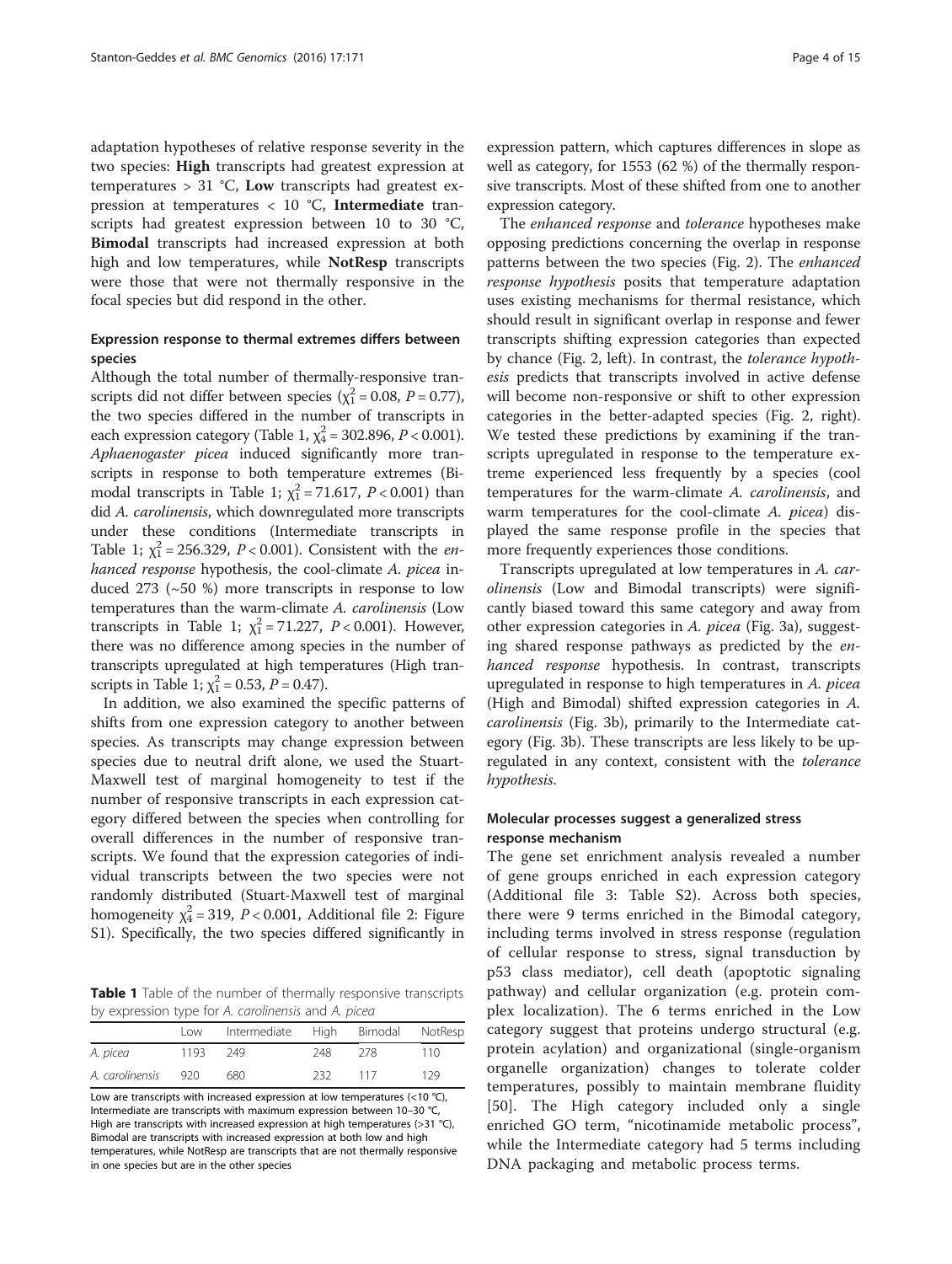<span id="page-4-0"></span>

Fig. 2 Illustrations of the expected thermal response patterns in the two species under alternative mechanistic hypotheses of temperature adaptation. Although both temperature extremes were investigated in a similar way, for simplicity only the response to low temperatures is illustrated here. Each column indicates the distribution across all response categories in A. picea, which has a lower CT<sub>min</sub> and is therefore better adapted to low temperatures, for the set of transcripts identified as cold-induced (either High or Bimodal categories) in the species with higher CT<sub>min</sub>, A. carolinensis, relative to the null hypothesis of equal marginal frequencies. The dashed boxes highlight cells that would indicate matched responses in the two species, and the color of each cell (blue = excess, orange = deficit) represents the deviation of the observed from expected number of transcripts. The Enhanced Response hypothesis (left) proposes that the increase in cold tolerance in A. picea is achieved by amplifying existing molecular mechanisms, and thus there should be an excess of shared response types between species. In contrast, the Tolerance Hypothesis (right) predicts that A. picea is less reliant on induced responses to confer cold-tolerance than A. carolinensis, leading to an excess of shifts from induction in A. carolinensis to the Not Responsive or down-regulation categories in A. picea

# A. carolinensis has greater inertia of expression change to increases in temperature than does A. picea

As an additional test of the tolerance hypothesis, we examined the critical temperature of gene induction in response to increasing and decreasing temperatures. We compared between species the mean temperatures of transcript upregulation, defined as the temperature at which the transcript showed the greatest positive change in expression. In support of the enhanced response but not the tolerance hypothesis, the temperature of induction at low temperatures was significantly higher for the cool-climate A. picea than for A. carolinensis (12.4 °C) than A. picea (13.1 °C;  $t_{1308} = -3.1$ ,  $P < 0.002$ ; Fig. [4a](#page-6-0)), though the temperature of induction did not differ between species for high temperatures ( $t_{567} = 0.8$ ,  $P < 0.403$ ).

Similarly, for down-regulated (Intermediate) transcripts, we compared the mean temperatures of downregulation of transcript expression between species at both high ( $>20$  °C) and low ( $<20$  °C) temperatures. Consistent with the tolerance hypothesis, A. carolinensis had greater inertia of gene expression in response to increasing temperatures. The temperature of downregulation for Intermediate transcripts was 28.6 °C for A. carolinensis compared to 27.2 for *A. picea* ( $t_{294} = 3.8$ ,  $P < 0.001$ ). The difference between species was not significant with decreasing temperatures ( $t_{251}$  = 0.5,  $P$  = 0.584, Fig. [4b](#page-6-0)).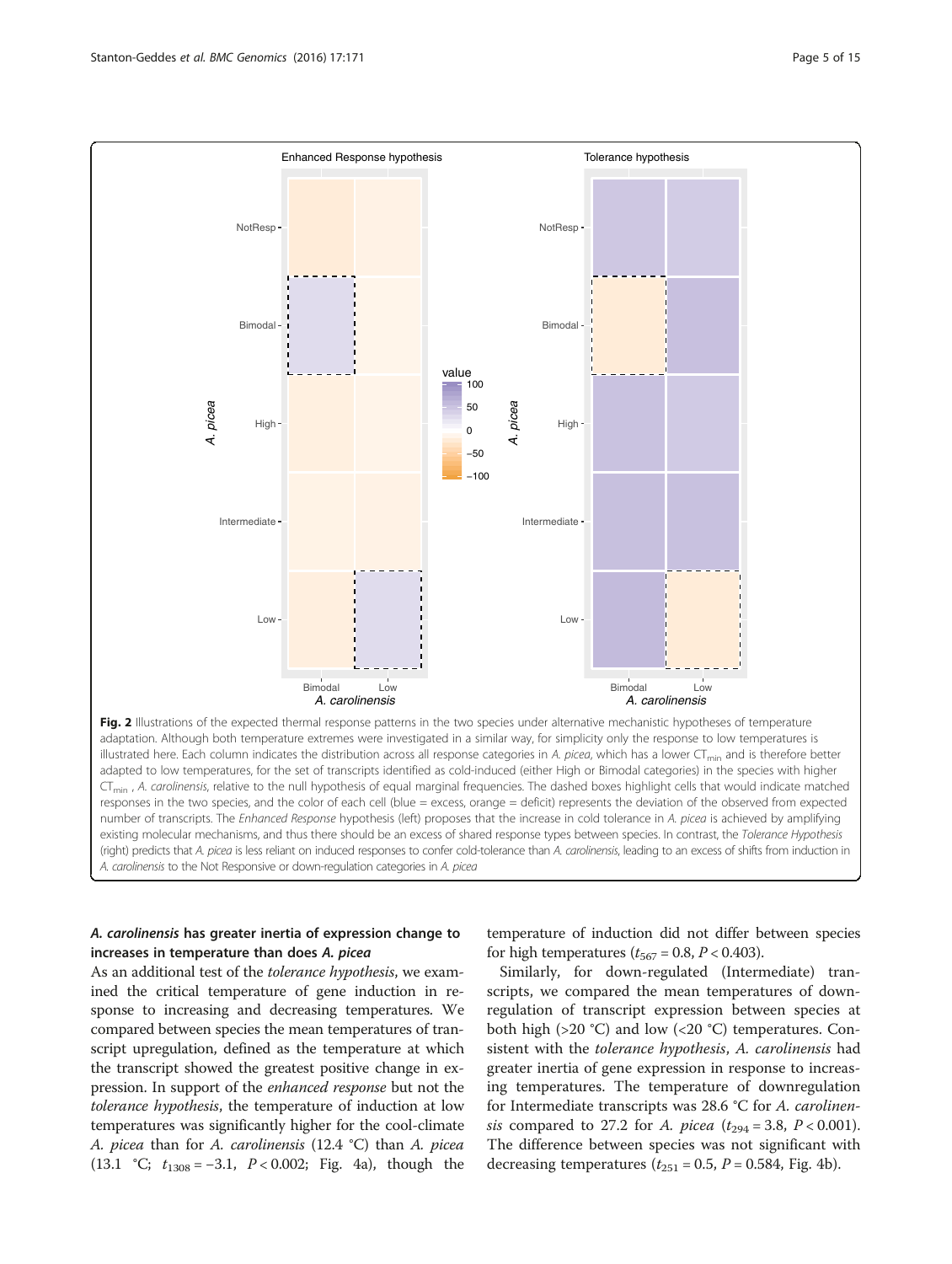<span id="page-5-0"></span>

Fig. 3 Results of analysis of thermal response patterns in the two species. The color of each cell (blue = excess, orange = deficit) represents the deviation of the observed from the expected number of transcripts based on hypothetical equivalence of the marginal frequencies. The units are number of transcripts. For each temperature extreme, the species expected to be less well adapated to that extreme is displayed on the x-axis for the two response categories corresponding to upregulation (Bimodal and Low for the low temperatures, or Bimodal and High for high temperatures). The distribution of response categories for those transcripts in the better-adapted species is arrayed along the y-axis. The dashed boxes indicate the matched responses (e.g. High - High). a Low temperature extreme: there is an excess of shared Low and Bimodal expression types and a bias away from all other categories in A. picea, consistentwith the enhanced response hypothesis (Fig. [1](#page-2-0)). b High temperature extreme: in addition to an excess of matched categories, there is an excess of High and Bimodal transcripts in A. picea that are not upregulated in A. carolinensis (Intermediate and Not Responsive), partially consistent with the tolerance hypothesis. The complete set of matched observations is shown in Additional file 1: Figure S1. Expression types are defined in Table [1](#page-3-0)

#### No evidence for genetic assimilation

We tested the genetic assimilation hypothesis by comparing the log ratios of relative inducibility to relative baseline expression at the rearing temperature (25 °C). If stress-response transcripts have shifted between species from inducible to constitutive expression, there should be a negative relationship between the two. We found no evidence of such a relationship for either temperature extreme: transcripts more upregulated at high temperatures in the cool-climate A. picea were not expressed at higher baseline levels in the warm-climate A. carolinensis (Fig. [5a\)](#page-7-0). Similarly, transcripts more upregulated at low temperatures in A. *carolinensis* did not show higher baseline levels in A. picea (Fig. [5b](#page-7-0)). In fact, for both comparisons we found a weakly positive relationship between relative inducibility and baseline expression between the two species ( $\beta_1 = 0.31$ ,  $P < 0.001$  and ( $\beta_1$ )  $= 0.21, P < 0.001$ ). In addition, the thermally responsive transcripts in A. carolinensis, regardless of expression pattern, had higher baseline expression than those in A. picea, including those with Intermediate expression profiles in both species (Wilcoxon  $V =$ 68842,  $P < 0.001$ ). An important exception to this pattern is the set of transcripts that had High or Bimodal expression in A. *picea* but were not thermally responsive in A. carolinensis (top-row of Fig. 3b). These transcripts are less likely to be upregulated in any context, consistent with the tolerance hypothesis.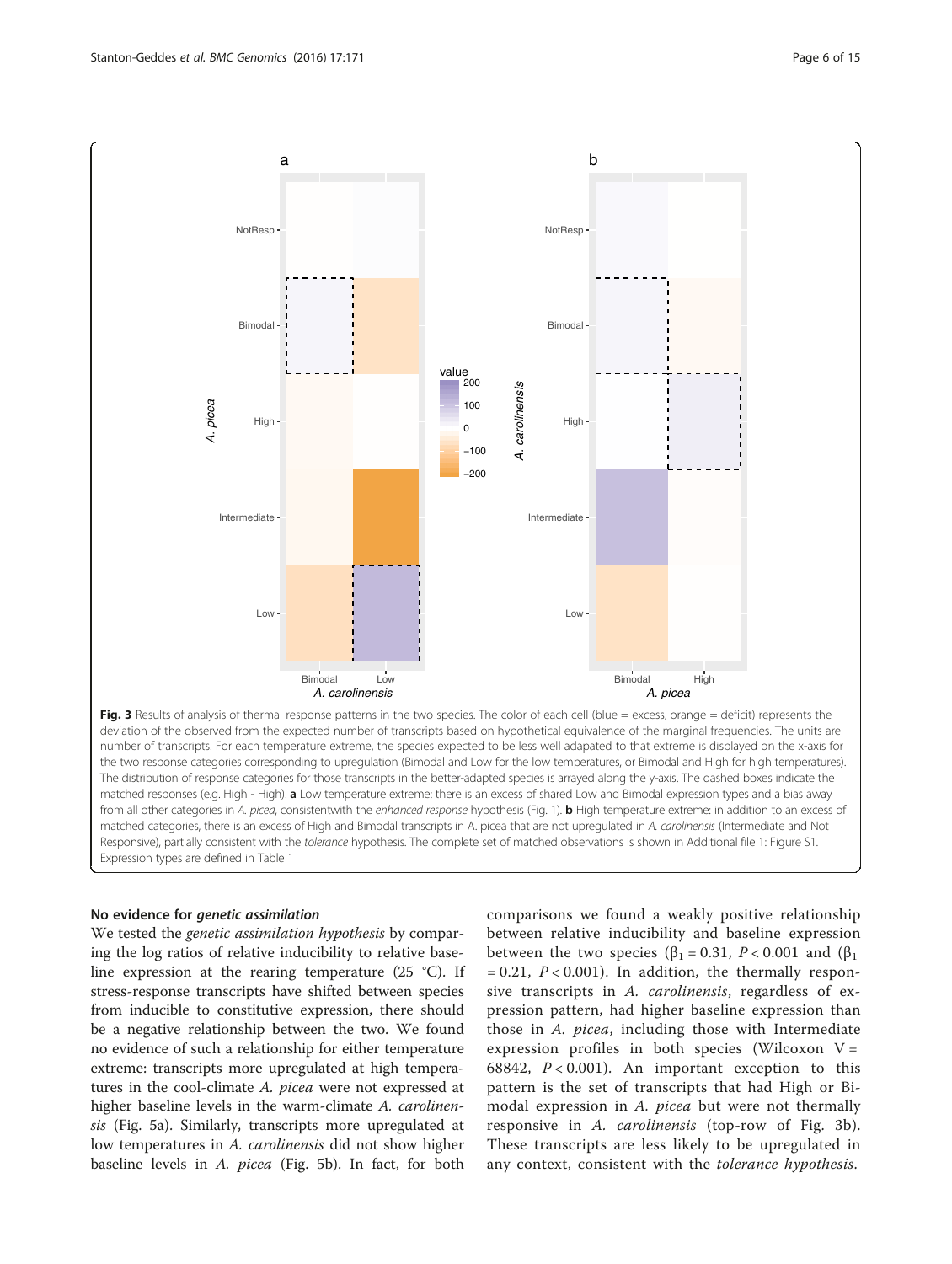<span id="page-6-0"></span>

#### **Discussion**

The potential for many species to persist in face of climate change will depend in part upon their thermal tolerances. However, for most species little is known about how plasticity or adaptive changes in gene expression underlie thermal tolerance. By using a reactionome approach, we were able to quantitatively describe plasticity in transcript expression across a thermal gradient, and identify putative changes in gene expression associated with shifts in thermal tolerance between the ant species Aphaenogaster picea and A. carolinensis. We found nonlinear patterns of gene expression changes in response to temperature, with both quantitative and qualitative differences between species, consistent with different mechanisms of thermal adaptation to low and high temperature extremes.

Under the enhanced response hypothesis, stressadapted species are hypothesized to induce a stronger and earlier response to extreme conditions. We found evidence for this hypothesis at low temperatures: although the lower thermal limit for A. picea is substantially lower than A. carolinensis, A. picea upregulated responsive transcripts at slightly less extreme temperatures (Fig. 4a). Moreover, the transcripts upregulated in A. picea included about about half (55 %) those upregulated in A. carolinensis as well as an additional set of 261 transcripts (Table [1](#page-3-0)), enriched for metabolism, organization and translation processes (Additional file [3](#page-12-0): Table S2). Two non-mutually exclusive hypotheses may explain this pattern. First, surviving prolonged low temperatures, such as would be experienced during overwintering, generally requires advance production of specialized cryoprotectants [[43\]](#page-13-0) and a suite of preparatory physiological modifications [[51\]](#page-13-0). The northern species A. picea may induce a greater response to survive the longer winter period. Alternatively, the response to low temperatures may reflect countergradient expression to counteract reduction in enzyme efficiency, and maintain activity as temperature declines [[41](#page-13-0)]. This requirement may be under stronger selection in A. picea given the shorter growing season that would necessitate foraging under a broader range of temperatures.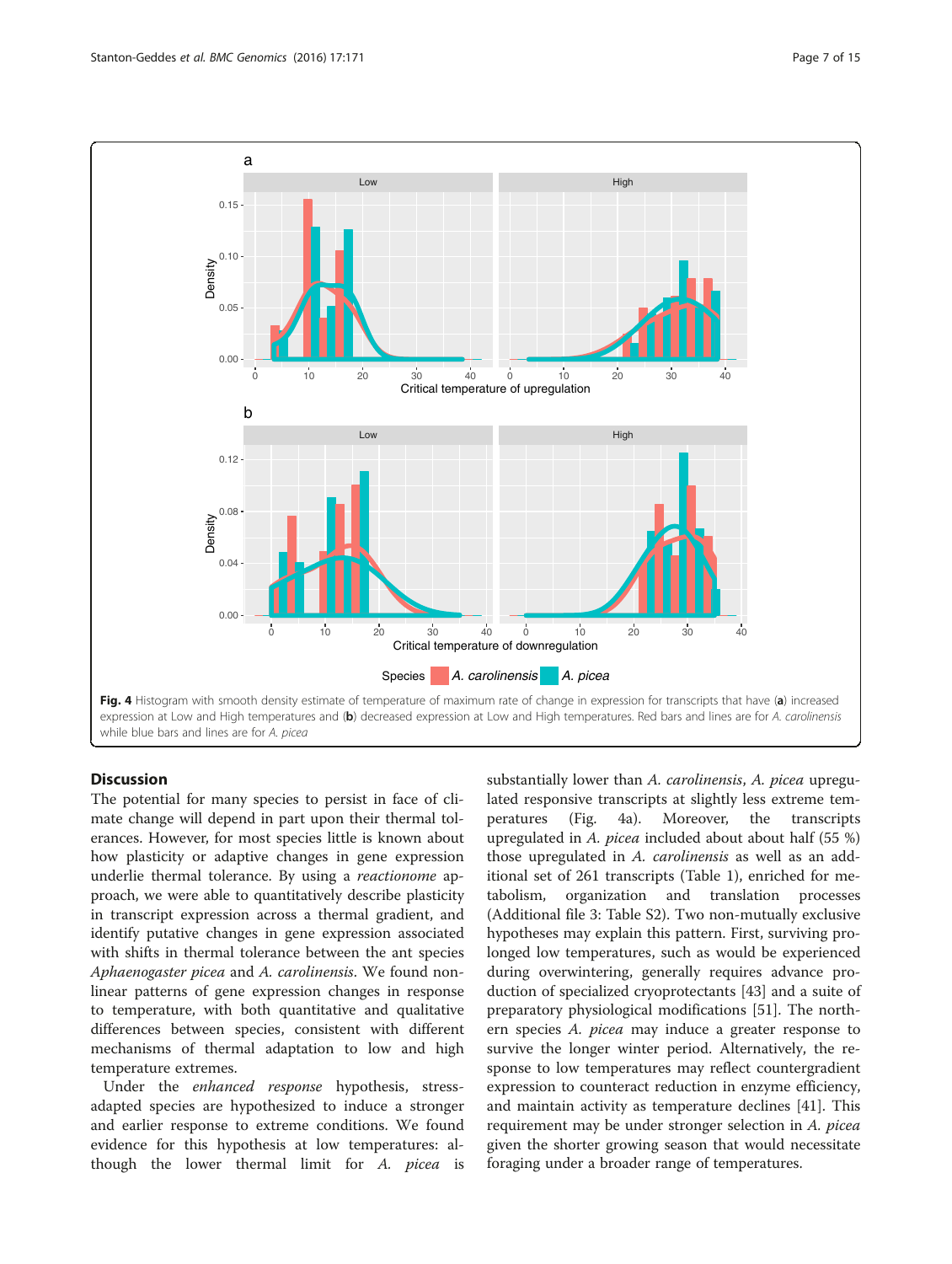<span id="page-7-0"></span>

In contrast to cold tolerance, the enhanced upper thermal limit in A. carolinensis is best explained by the tolerance hypothesis. High temperatures were associated with significantly fewer upregulated transcripts in A. carolinensis (Table [1\)](#page-3-0), and a large proportion (25 %) of the transcripts upregulated at high temperatures in A. picea were either downregulated or expressed at negligible levels overall in A. carolinensis. These results suggest that mechanisms other than the heat shock response are acting to maintain protein stability in face of temperature increases. Such mechanisms may include novel constitutive defenses [[19, 21, 22](#page-12-0)], enhanced proteome stability [[52](#page-13-0)] or behavioral quiescence [\[5](#page-12-0)] to tolerate thermal stress. These differences are in line with expectations that A. carolinensis, with a growing season over twice the length of its northern congener, may be better able to afford to restrain from foraging in suboptimal conditions. Indeed, quiescence under stressful conditions by the red harvester ant Pogonomyrmex barbatus has been shown to increase colony fitness [[42](#page-13-0)].

The one hypothesis that did not receive support was the genetic assimilation hypothesis (Fig. 5), which predicts that exposure to more frequent stressors will select for a shift from inducible to constitutive expression of stress-response transcripts. This contrasts with other recent studies on adaptation in field populations to thermal stress [[21](#page-12-0)]. However, in a shortterm selection experiment for heat tolerance, Sikkink et al. [[46\]](#page-13-0) also found no evidence for genetic assimilation at the expression level after ten generations of selection for heat tolerance in Caenorhabditis remanei, even though there was a substantial increase in heat tolerance. Both the genetic assimilation and tolerance routes to increasing thermal limits are functionally similar in that they emphasize damage prevention rather than repair. Whether a particular taxon evolves one strategy over another may be related to availability of alternative mechanisms as well as the the intensity, frequency and duration of temperature stress in a given environment.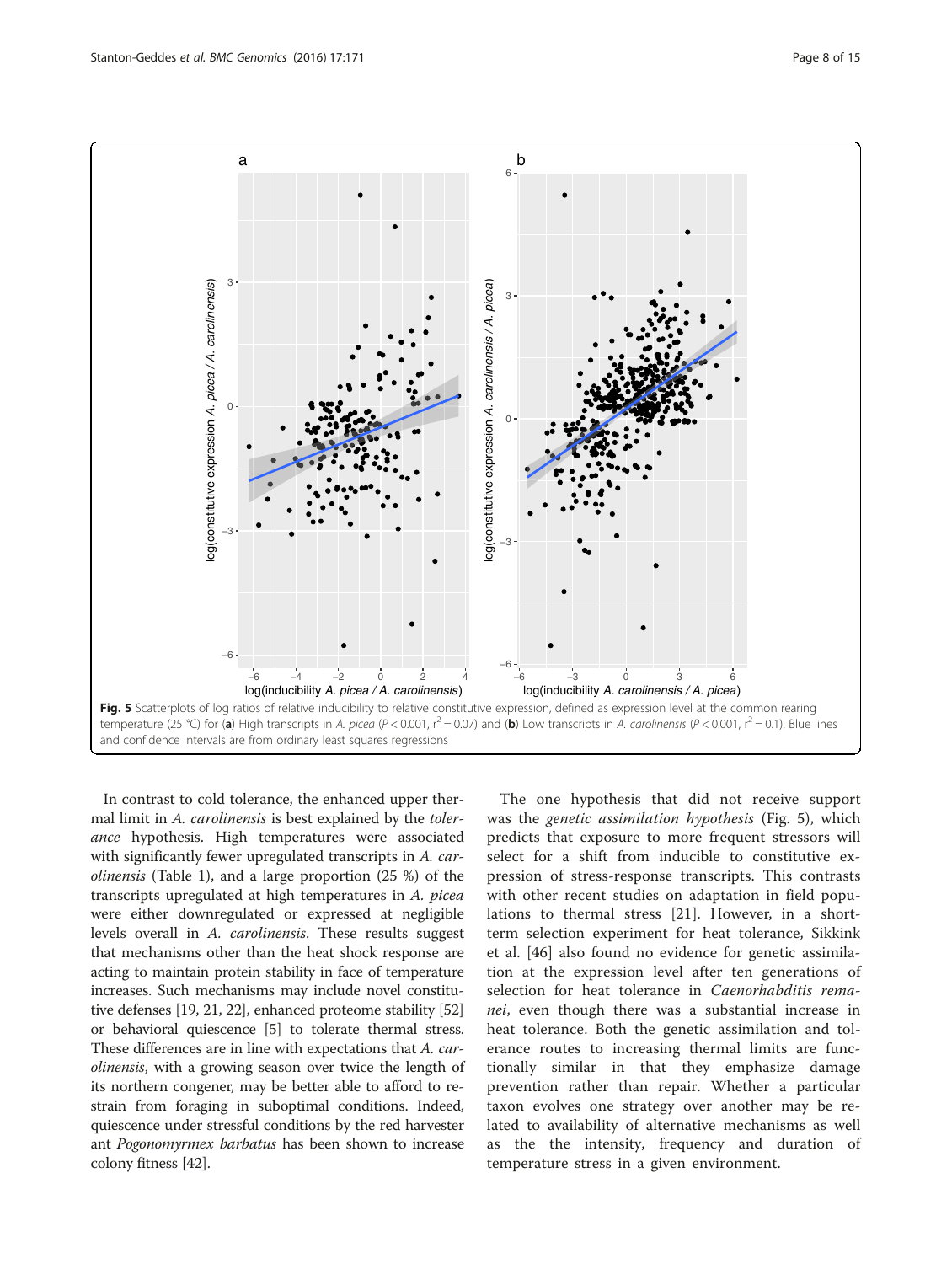Given the differences in the patterns of thermal responsiveness between species (Fig. [3](#page-5-0)), it is worth noting a number of similarities. In both species, there were 2 – 3 times more transcripts upregulated at low than high temperatures (Table [1\)](#page-3-0). The degree of upregulation at low temperatures is surprising given previous studies [[53, 54](#page-13-0)] that found little transcriptional activity at low temperatures. However, these studies exposed organisms to a few extreme  $(-10 - 0 \degree C)$  temperatures. At these extremes, we also found few upregulated transcripts (Fig. [3a\)](#page-5-0), whereas the peak of low-temperature transcriptional activation occurred near 10 °C (Fig. [4](#page-6-0)). A potential explanation for this pattern is that increased gene expression functions to support elevated metabolism at moderately cold temperatures, as suggested by the metabolic cold adaptation hypothesis [\[55\]](#page-13-0). The observation that more transcripts were upregulated at low than high temperatures could also be due to stronger selection on upper than lower thermal limits, thereby reducing both genetic variation and gene expression plasticity at high temperatures [\[4,](#page-12-0) [56](#page-13-0)]. This explanation is consistent with the observation in Aphaenogaster rudis [[57\]](#page-13-0) and other ectotherms [\[10,](#page-12-0) [58](#page-13-0)] that critical maximum temperatures vary less among taxa than do critical minimum temperatures.

Critical maximum and minimum temperatures are hypothesized to be genetically correlated [[10,](#page-12-0) [58](#page-13-0)], but this was not evident in terms of gene expression in this study. Only ~10 % of transcripts upregulated in response to temperature were bimodal, and for both activation and down-regulation, thresholds differed between species at only one temperature extreme (Fig. [4\)](#page-6-0). This suggests that species do not face a fundamental trade-off between these two limits and may be able to shift upper and lower thermal limits independently to match requirements of more seasonally variable environments.

A major contribution of this study is the construction of a reactionome for gene expression data. Similar approaches have been used in other species [\[59](#page-13-0), [60](#page-13-0)], but to our knowledge, none have applied a regression approach to identify a complete list of responsive transcripts across an environmental gradient. This approach revealed quantitative patterns of temperature response not captured in categorical comparisons. For example, the degree of upregulation at cool  $(\sim 10 \degree C)$  but not extreme cold temperatures was missed in previous studies that focused on extreme cold limits, as discussed above. Further, a number of issues have hampered RNA-seq studies to date. Namely, lists of differentially expressed transcripts are prone to false positives [\[61](#page-13-0)], depend on the genetic background of the organism [[62\]](#page-13-0) and are prone to "storytelling" interpretations [\[63\]](#page-13-0). Our findings are robust to these issues as we focus on the average change in the shape of the reaction norms across many hundreds of responsive transcripts in each species. Although we use gene ontology information to interpret our results, the key findings about differential plasticity of expression between species do not depend on functional annotation.

Moreover, by characterizing responses across thousands of transcripts, the reactionome approach can help to distinguish selection from neutral drift in gene expression [[64](#page-13-0)–[66\]](#page-13-0). Although we cannot rule out drift as a source of variation for individual transcripts, we would not expect to see systematic differences in expression type categories or critical temperature thresholds as we do here (Fig. [3](#page-5-0), Additional file [2](#page-12-0): Figure S1). Thus, our method provides an example of how focusing on transcriptome-wide changes in gene expression—as opposed to identifying lists of differentially-expressed transcripts—can provide meaningful insight on the process of evolution. It should be noted, however, that although including non-linear relationships between expression and temperature captured a significantly larger range of biologically-relevant responses, it also led to a substantial increase in false positives. Empirical estimation of these rates via randomization tests, combined with robust sampling designs, can help to minimize this bias and focus results on biologically-meaningful gene sets.

A number of caveats do apply to our work. First, species may differ in gene expression along axes which we have not measured here, especially temporal patterns of gene expression [[25](#page-12-0)], which could be studied in further work. Second, the de novo transcriptome assembly is highly fragmented, given that all sequenced ant genomes to date have only about 18,000 genes [[67](#page-13-0)]. Although we took steps to remove contaminants and redundant transcripts, some likely remain, in addition to partially assembled transcripts. A genome assembly, in progress, will help to reduce fragmentation. Third, the quality of the annotation for a non-model system such as Aphaenogaster is not as good as it would be for model arthropods such as Drosophila and Apis. Finally, the mapping of changes in gene expression to organismal fitness is far from direct [\[68](#page-13-0)], and large differences in patterns of gene expression may have only small effects on fitness. In particular, functional protein levels cannot be expected to be fully linked to mRNA abundance due to post-transcriptional modification, regulation, mRNA fluctuations and protein stability [\[68\]](#page-13-0).

Our results are congruent with evidence from other systems [\[21\]](#page-12-0) that thermally-stressful habitats select for investment in tolerance, whereas organisms from less stressful environments rely on plastically-induced resistance. Although the heat-shock response is one of the most conserved across living organisms [\[39](#page-13-0)], it is energetically expensive, particularly under chronic stress conditions [[69\]](#page-13-0). Under such circumstances, it may be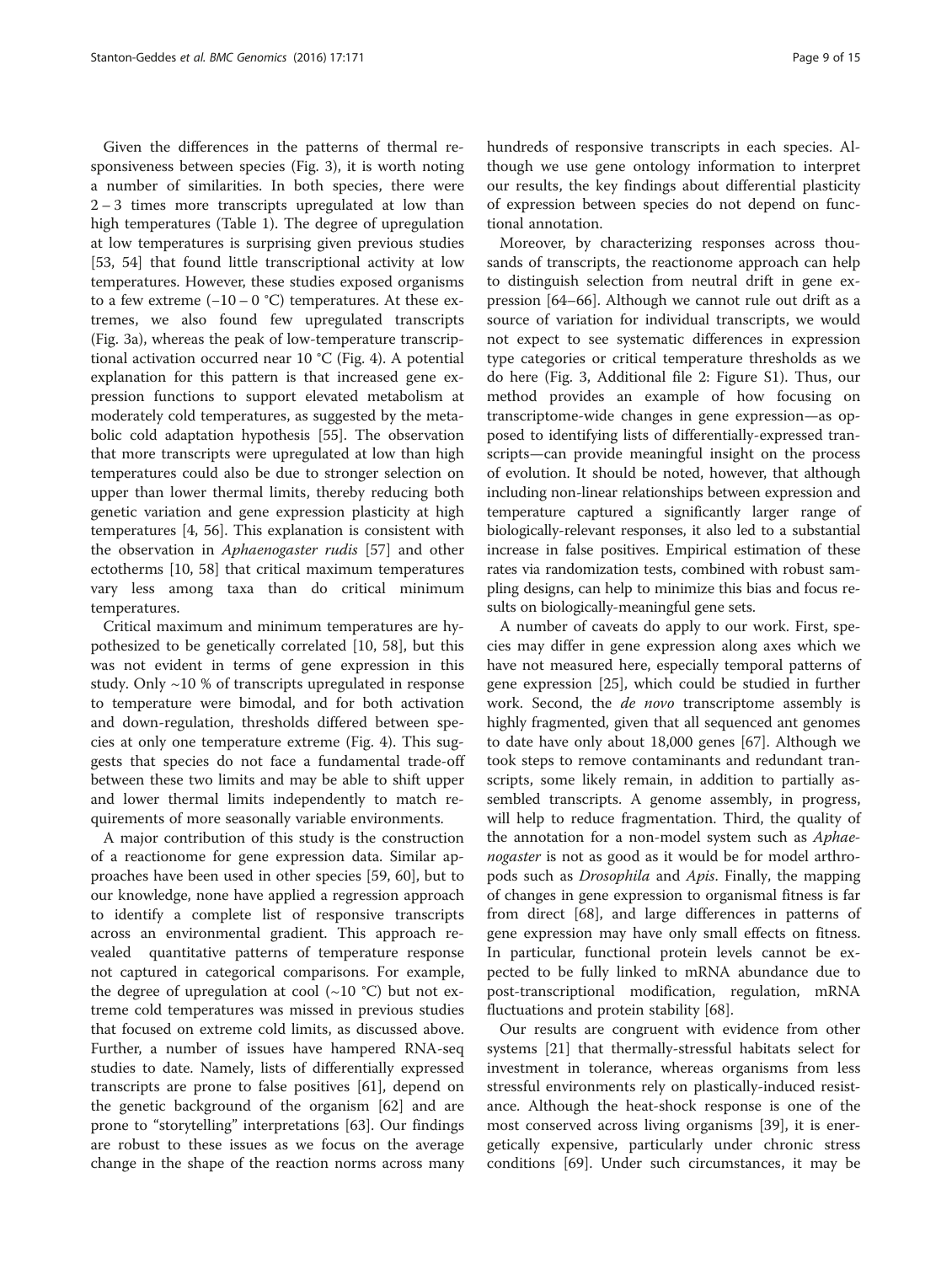advantageous to proactively prevent thermal damage even at the cost of reduced metabolic efficiency, either by maintaining a higher constitutive level of chaperone proteins [\[11](#page-12-0)] or by increasing the thermal stability of proteins at the expense of catalytic activity [[70\]](#page-13-0). Thus, although in the short term increasing temperature stress leads to a quantitatively stronger induced response, adapting to such stress over evolutionary time appears to require a qualitative shift in mechanism of resistance that can alter not only the magnitude, but the sign of gene expression change in response to temperature. Whether such a shift would be possible in the compressed time frame of projected climate change, particularly for long-lived organisms such as ants, is likely to be critical in determining the capacity of populations to adapt to more frequent and long-lasting stressors.

#### Conclusions

In this work, we have brought reaction norms to the genomic era by characterizing the thermal reactionomes of two temperate ant species, Aphaenogaster picea and A. carolinensis. At least 2 % of their transcriptomes are thermally responsive. Our results indicate that these two ant species have different responses to thermal extremes. A. picea responds by increasing expression of transcripts related to metabolism, stress response and other protective molecules, whereas A. carolinensis decreases expression of transcripts related to metabolism and likely relies on other mechanisms for thermal tolerance. The thermal reactionomes of these two species provide key insights into the genetic basis of thermal tolerance, and a resource for the future study of ecological adaptation in ant species. Finally, the reactionome itself illustrates a new direction for characterizing acclimation and adaptation in a changing climate.

#### Methods

#### Samples

Ants of the genus Aphaenogaster are some of the most abundant in eastern North America [[71\]](#page-13-0), and species as well as populations within species differ in critical maximum and minimum temperatures [\[57](#page-13-0)]. Temperature is a potentially strong selective force for ground-nesting ant populations, which must tolerate seasonally freezing winters and hot summers. On shorter time scales, individual workers can experience extreme thermal environments when they leave the thermally buffered ant nest to forage for food [\[32\]](#page-13-0).

In fall 2012, we collected a single colony of Aphaenogaster picea from Molly Bog, Vermont (University of Vermont Natural Areas; 44.508° N, −72.702° W) and a single colony of Aphaenogaster carolinensis, part of the A. rudis species complex [[26](#page-12-0)], from Durham, North Carolina (36.037° N −78.874° W). These sites are centrally located within each species' geographic range. Species identity was confirmed with morphological characters (Bernice DeMarco, Michigan State University). Colonies of both species were maintained in common conditions at 25 °C for 6 months prior to experimentation. Due to colony size limitations, we were unable to determine the critical thermal limits of these particular colonies. In summer 2013 we collected additional colonies of Aphaenogaster from Molly Bog, VT and North Carolina (Duke Forest, 36.036° N, 79.077° W). We tested the upper and lower critical thermal limits for five ants from each of these colonies using a ramp of  $1 \textdegree C$  per minute, starting at 30 °C, and recorded the temperature at which the ants were no longer able to right themselves, following the protocol of Warren & Chick [\[57](#page-13-0)].

#### Common garden design

Ideally, genetically-based variation in gene expression profiles would be identified by comparing individuals completely reared under common-garden conditions to eliminate environmental variation experienced either as adults or during development. However, Aphaenogaster colonies are long-lived, cannot be bred under laboratory conditions, and do not achieve complete turnover of the workforce for at least a year or longer. Thus, as is commonly done with other long-lived organisms [[21,](#page-12-0) [65\]](#page-13-0), we exposed both colonies to common-garden rearing conditions for six months to fully acclimate adult workers to common temperatures. Over this time, roughly 1–2 cohorts of new workers are expected to join each colony  $(\sim 1/3$  of the total), such that the workers sampled for thermal traits and gene expression are likely to have included a mix of adult-acclimated and fully lab-reared individuals.

Unlike ANOVA-based experimental designs, which derive statistical power from replication within each experimental treatment level, regression designs have greater power when sampling additional values across the range of the continuous predictor variable [\[72](#page-13-0)]. Ideally, the treatments should be replicated at each level of the predictor variable [\[73\]](#page-13-0). However, even with no replication, the regression design is still more powerful than an ANOVA design with comparable replication, and provides an unbiased estimator of the slope [\[72](#page-13-0)]. For these reasons, we focused our sequencing efforts on maximizing the number of temperatures at which the transcriptome was profiled, rather than on replication at each temperature.

To limit differences in gene expression not related to the experimental treatment, on 12 different days we haphazardly collected three ants from each 2012 colony at the same time of day to minimize variation due to circadian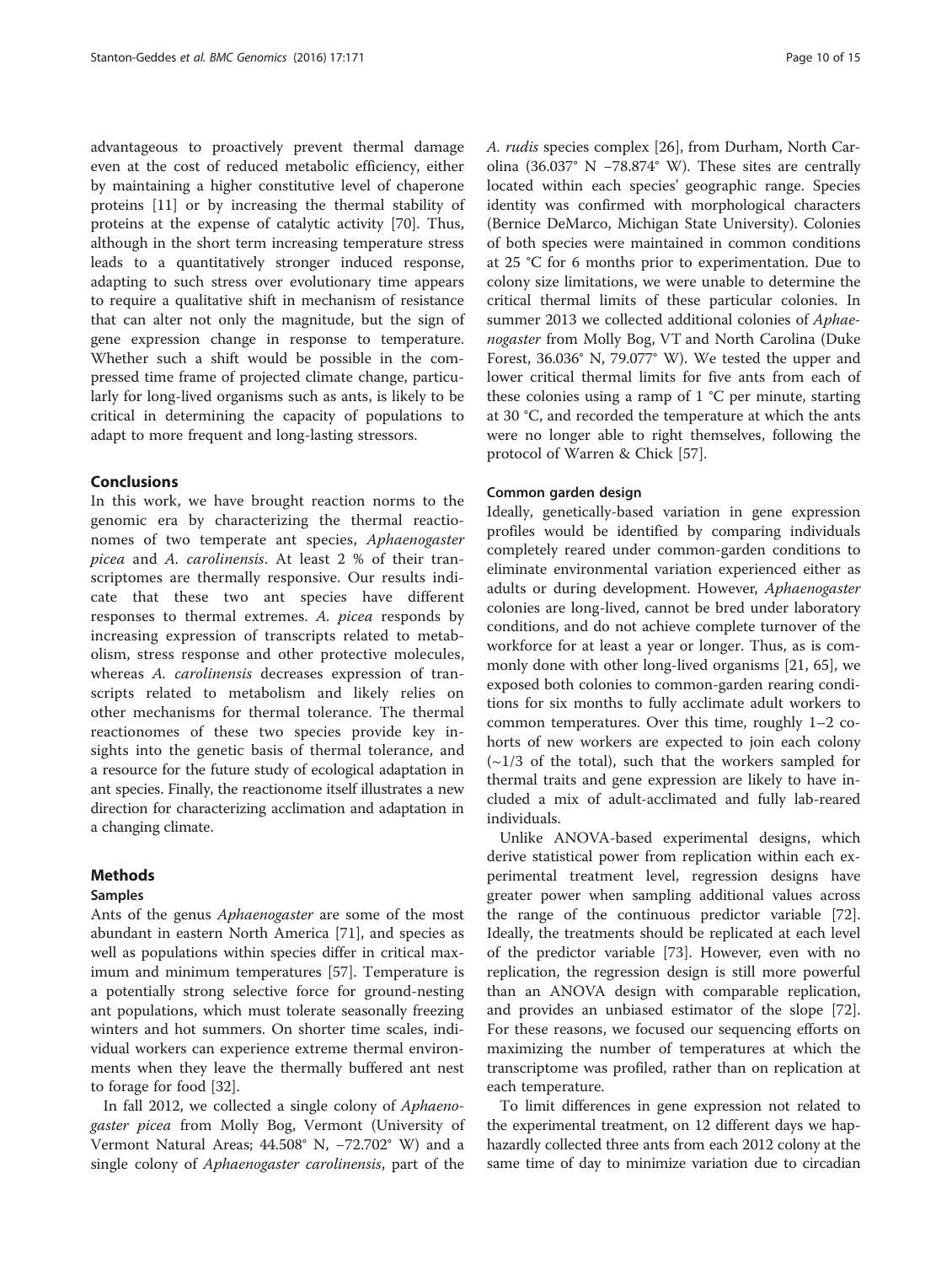oscillations. We measured response to temperature with a one-hour static temperature application, which is ecologically relevant for workers that leave the thermallybuffered nest and are immediately exposed to ambient temperatures while foraging [\[71\]](#page-13-0). Each day, the ants were placed in glass tubes immersed in a water bath maintained at one of 12 randomly-assigned temperatures (0° to 38.5 ° C, in 3.5° increments) for one hour. The minimum and maximum temperatures were selected based on previous work showing that these temperatures are close to the critical minimum ( $\sim$ 0 °C) and maximum ( $\sim$ 43 °C) temperatures for Aphaenogaster [\[57\]](#page-13-0), and these treatments did not cause mortality. At the end of the hour, the ants were flash frozen in liquid nitrogen and stored at −80 °C. Thus, our reactionome characterized early, but not late, responding genes. We extracted mRNA by homogenizing the three pooled ants in 500 uL of RNAzol buffer with zirconium silicate beads in a Bullet Blender (Next Advance; Averill Park, NY), followed by RNAzol extraction (Molecular Research Center Inc; Cincinnati, OH) and then an RNeasy micro extraction (Qiagen Inc; Valencia, CA) following the manufacturer's instructions.

#### Sequencing, assembly and annotation

For each species, the 12 samples were barcoded and sequenced in a single lane of  $2 \times 100$  bp paired-end reads on an Illumina HiSeq 1500 yielding 200 and 160 million reads for the A. picea and A. carolinensis samples respectively. Reads were filtered to remove Illumina adapter sequences and low quality bases using the program Trimmomatic [[74](#page-13-0)].

We assembled the sequenced reads into the full set of mRNA transcripts, the transcriptome, for the combined data set from both species using the Trinity de novo transcriptome assembly program [[75\]](#page-13-0). De novo transcriptome assembly is prone to falsely identifying alternative transcripts and identifying inaccurate transcripts that are chimeric (e.g. regions of two separate transcripts that assemble into a false, or chimeric, third transcript) [[76\]](#page-13-0). We removed potentially false transcripts by first running the program CAP3 [\[77](#page-13-0)] to cluster sequences with greater than 90 % similarity and merge transcripts with overlaps longer than 100 bp and 98 % similar in length. Second, we ran the program uclust which clusters sequences completely contained within longer sequences at greater than 90 % similarity (see Additional file [4](#page-12-0)). We used liberal values (90 % similarity) to merge orthologous transcripts in the two species that may not have assembled together in the initial de novo transcriptome assembly. To identify contaminant sequences, we screened our full transcriptome using the program DeconSeq [\[78\]](#page-13-0) with the provided bacteria, virus, archaen and human databases of contaminants.

The Trinity *de novo* transcriptome assembly for both species assembled together included 126,172 transcripts with a total length of 100 million bp. Filtering to remove redundant or chimeric reads resulted in an assembly with 105,536 transcripts. The total length was 63 million bp with an  $N_{50}$  length of 895 bp and a mean transcript size of 593 bp. Of the 105,536 filtered transcripts, 55,432 had hits to the NCBI-nr database. Of these, 38,711 transcripts mapped to GO terms, 1659 transcripts were identified to an enzyme and 18,935 transcripts mapped to a domain with >50 % coverage. We removed 5675 transcripts identified as known contaminants, leaving 99,861 clean transcripts.

We assessed the quality of the transcriptome using the BUSCO program [[47\]](#page-13-0) available from [\(http://busco.ezla](http://busco.ezlab.org/)[b.org/\)](http://busco.ezlab.org/). BUSCO asseses transcriptome completeness by measuring the number of near-universal single-copy orthologs using the Arthropod database from OrthoDB.

To determine the putative function of the transcripts, we used functional annotation of the transcriptome assembly using the web-based tool FastAnnotator [[79](#page-13-0)] which annotates and classifies transcripts by Gene Ontology (GO) term assignment, enzyme identification and domain identification.

#### Identification of thermally-responsive transcripts

We quantified expression of each transcript using the program Sailfish [\[48\]](#page-13-0) and used the bias-corrected transcripts per million (TPM) [\[80](#page-13-0)] as our measure of transcript expression. We included the contaminant transcripts identified by DeconSeq at the quantification stage to avoid incorrectly assigning reads to other transcripts, but removed these from further analyses. Because preliminary examination of the data (Additional file [4\)](#page-12-0) indicated that the  $7 °C$  samples may have been mis-labeled, we omitted these data from the analysis. The expression values were highly correlated between species at each temperature treatment ( $r^2 > 0.98$ ) indicating that assembling the transcriptome with data from both species was justified (Additional file [3\)](#page-12-0).

To identify transcripts that had significant changes in expression across the thermal gradient, we fit to each transcript an ordinary least-squares polynomial regression model

 $log(TPM + 1) = \beta_0 + \beta_1$ (species) +  $\beta_2$ (temperature)  $+\ \beta _{3}({\rm temperature}^{2})+\beta _{4}({\rm species} * {\rm temperature})$  $+\beta_5$ (species \* temperature<sup>2</sup>) +  $\epsilon$ 

Temperature and species were both fixed effects, with a quadratic term included for temperature. We used  $log(TPM + 1)$  as the response to control for skew in the expression data. For a continuous predictor such as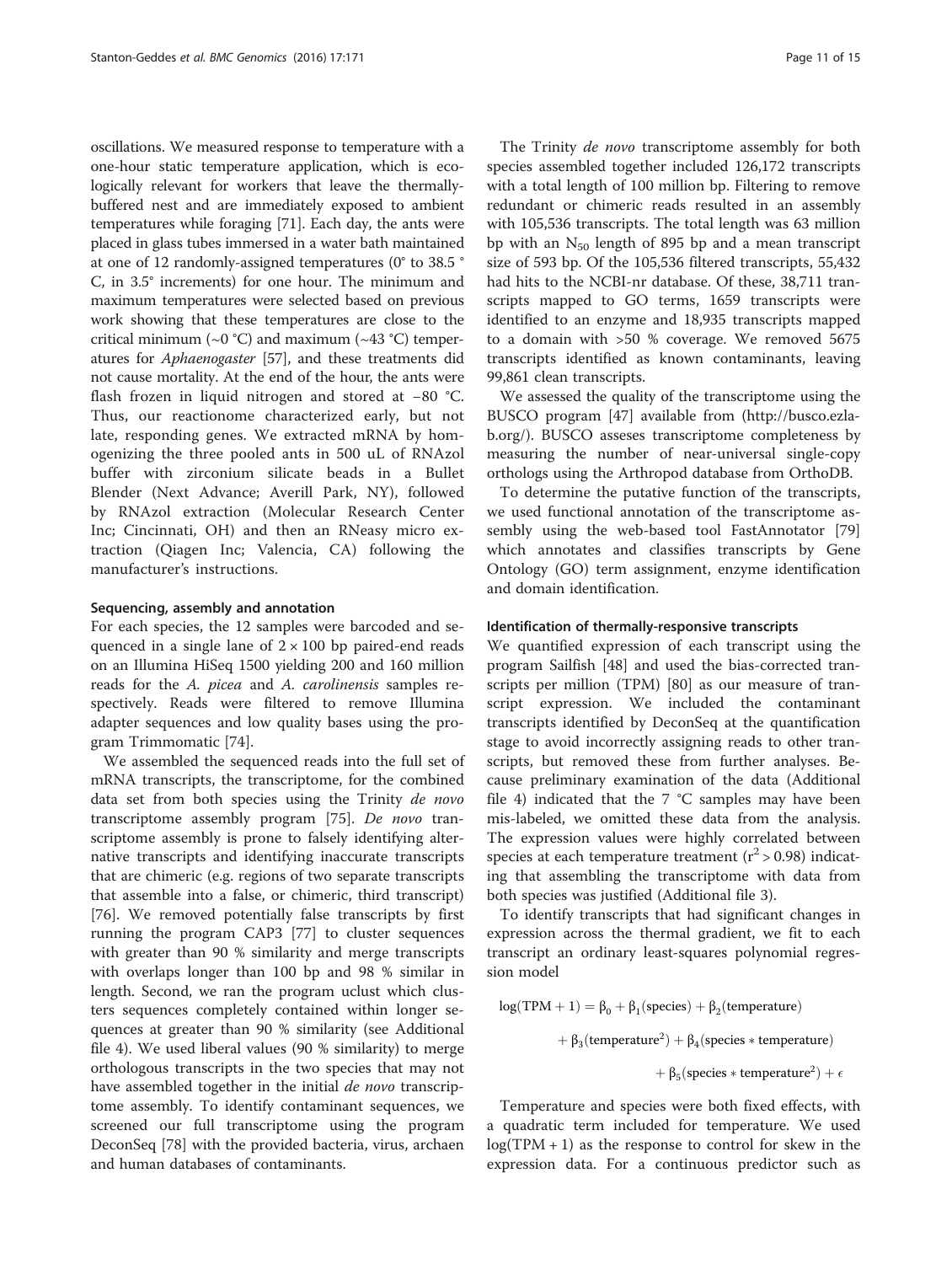temperature, this regression approach is preferred to an ANOVA approach as it can reveal non-linear responses such as hump-shaped or threshold effects [\[72](#page-13-0)]. This method is robust to over-dispersion because we expect errors in the read count distribution [[81](#page--1-0)] to be independent with respect to temperature.

To evaluate the statistical significance of the patterns, we computed parametric P-values for each model and adjusted these P-values using the False Discovery Rate (FDR) approach of Benjamini and Hochberg [[82\]](#page--1-0). As a more stringent filter for false positives, we then randomly re-assigned each transcript within a species to a different temperature, fit the polynomial models as above, and again calculated P-values and FDR. Ideally, these randomized data sets should not yield any significant associations. We repeated this resampling approach 100 times, and used the 95th quantile of false significant transcripts as the null expectation for retaining transcripts from the true data.

Of these overall significant transcripts, we identified thermally-responsive transcripts as the subset that had significant  $\beta_2$ (temp),  $\beta_3$ (temp<sup>2</sup>), $\beta_4$ (species \* temp) or  $β<sub>5</sub>(species * temp)$  terms after step-wise model selection by AIC. For each thermally-responsive transcript, we predicted expression levels using the final linear model for each species across the tested thermal range. We used the predicted transcript expression levels to partition transcripts for each species into five expression categories: High transcripts had greatest expression at temperatures > 31 °C, Low transcripts had greatest expression at temperatures < 10 °C, Intermediate transcripts had greatest expression between 10 to 30 °C, Bimodal transcripts had increased expression at both high and low temperatures, while NotResp transcripts were those that were not thermally responsive in the focal species but did respond in the other. For the Bimodal group, we required that expression at both low and high temperatures was at least one standard deviation greater than the expression at the rearing temperature of 25 °C. Because expression category was defined by the temperature of maximal expression, both Low and High categories were biased toward transcripts up-regulated at that temperature extreme, but also likely included some transcripts down-regulated at the opposing extreme. The two categories which could unambiguously distinguish up- from down-regulation are Bimodal (up at both extremes) and Intermediate (down at both extremes).

## Statistical analyses

We used  $\chi^2$  tests to determine if the total number of responsive transcripts, and the number of transcripts in each expression category differed between species. To evaluate if shifts from one expression category to another between the two species were randomly distributed, we used the Stuart-Maxwell test of marginal homogeneity from the coin package [[83](#page--1-0)] in R [\[84\]](#page--1-0) which tests if the row and column marginal proportions are in equity.

To test whether the temperature at which thermallyresponsive transcripts were activated differs between species, we identified the temperature at which there was the greatest change in expression for each transcript in each species, using only the transcripts with a significant species x temperature interaction. For upregulated transcripts, we grouped the High transcripts along with the high temperature end of the Bimodal transcripts, and did the same for Low transcripts. We then performed a t-test to determine if the mean temperature of transcript activation differed between the two species for each group. For downregulated transcripts (i.e. Intermediate), we identified the greatest change in expression for each transcript in response to both increasing  $(>20 \degree C)$  and decreasing (<20  $^{\circ}$ C) temperatures, and used a *t*-test to compare the mean temperature of down-regulation between species.

To test for a tradeoff between induciblity and constitutive baseline expression between species, we fit ordinary least squares regressions with the log ratio of relative constitutive expression as the response variable and the log ratio of relative inducibility as the predictor variable for High transcripts in A. picea and for Low transcripts in A. carolinensis. Constitutive expression was defined as predicted expression at 25 °C, whereas inducibility of each transcript was defined as ((maximum TPM - minimum  $TPM$ /minimum  $TPM$ ) x 100. In addition, we used a Mann–Whitney test to compare the baseline constitutive expression between species for all responsive transcripts.

#### Gene set enrichment analysis

To describe the molecular processes involved in thermal adaptation, we performed gene set enrichment analysis (GSEA) using the parentChild algorithm [\[85\]](#page--1-0) from the package topGO [[86](#page-13-0)] in R [\[84\]](#page--1-0). Briefly, this approach identifies GO terms that are overrepresented in the significant transcripts relative to all GO terms in the transcriptome, after accounting for dependencies among the GO terms.

All analyses were performed with R 3.2 [\[84](#page--1-0)] and are fully reproducible (Additional file [4](#page-12-0)).

#### Availability of supporting data

The reproducible and version-controlled scripts underlying the analysis are available at [http://dx.doi.org/](http://dx.doi.org/10.5281/zenodo.46416) [10.5281/zenodo.46416](http://dx.doi.org/10.5281/zenodo.46416).

The Illumina short-read sequence data supporting the results of this article are available in the NCBI Short Read Archive BioProject repository, PRJNA260626 [http://www.ncbi.nlm.nih.gov/bioproject/PRJNA260626/.](http://www.ncbi.nlm.nih.gov/bioproject/PRJNA260626/)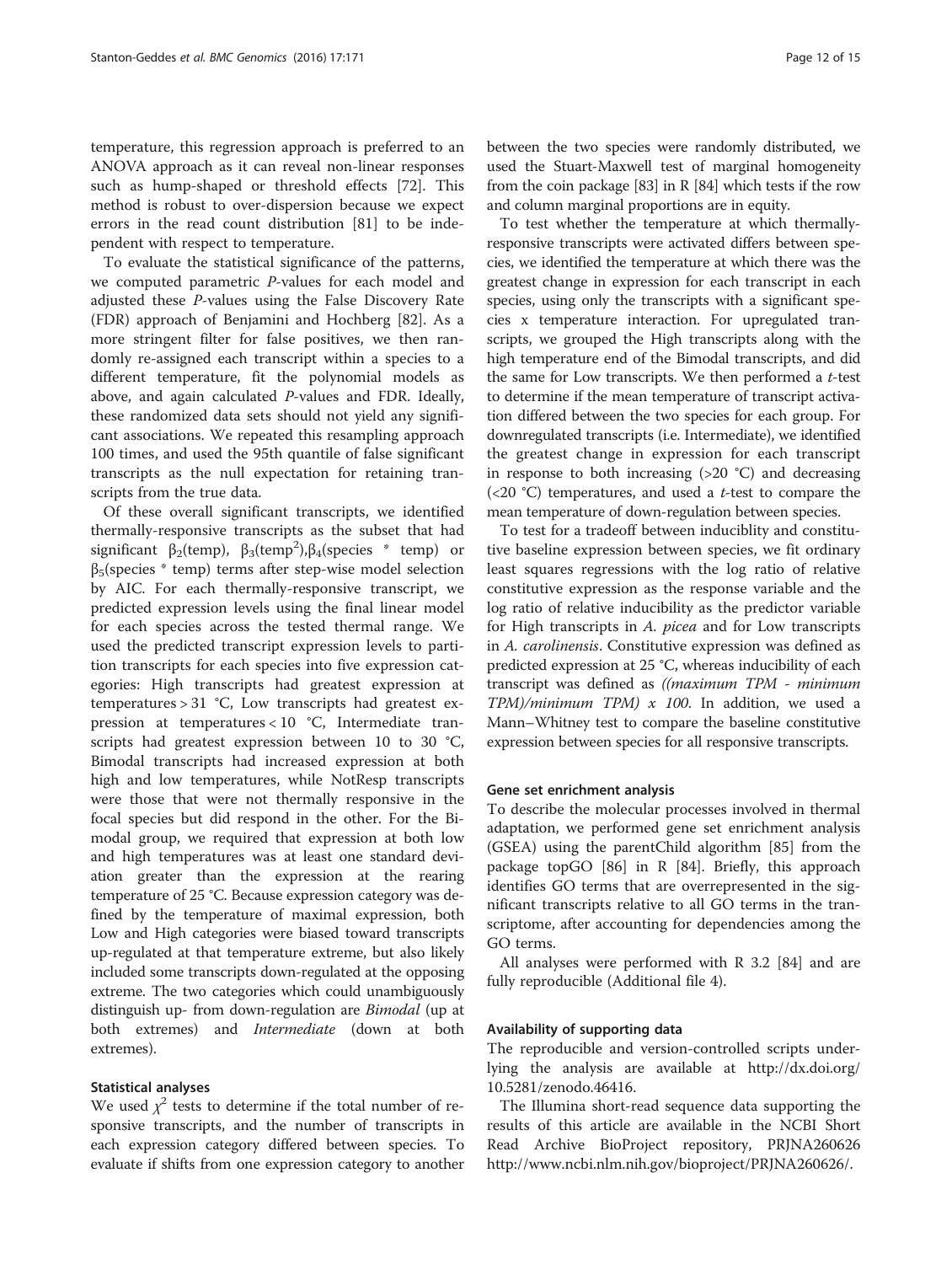<span id="page-12-0"></span>The Trinity transcriptome assembly, FastAnnotator annotation file and Sailfish gene expression quantification files supporting the results of this article are available from the LTER data portal, datasets hf113-38, hf113-41, and hf113-42 (http://dx.doi.org/[10.6073/pasta/](http://dx.doi.org/10.6073/pasta/05ea6464df30efa2f1e2c7439366bf47) [05ea6464df30efa2f1e2c7439366bf47\)](http://dx.doi.org/10.6073/pasta/05ea6464df30efa2f1e2c7439366bf47).

# Additional files

**[Additional file 1:](dx.doi.org/10.1186/s12864-016-2466-z)** Table S1. Annotation, P-value,  $r^2$ , adjusted P-value, and expression type for the thermally-responsive transcripts in each species. (CSV 436 kb)

[Additional file 2:](dx.doi.org/10.1186/s12864-016-2466-z) Figure S1. Deviations from expected numbers of transcripts in matched observations of transcript expression type between species (A. carolinensis on rows, A. picea on columns). The color of each cell represents the deviation of the observed from the expected number of transcripts based on hypothetical equivalence of the marginal frequencies (blue = excess, orange = deficit). The expression types are Low transcripts that had greatest expression temperatures < 10 °C, Intermediate transcripts with greatest expression between 10 and 30 °C, High transcripts that had greatest expression at temperatures > 31°, Bimodal transcripts with increased expression at both high and low temperatures, and Not Responsive transcripts that were not thermally responsive in that species. (PNG 19 kb)

[Additional file 3:](dx.doi.org/10.1186/s12864-016-2466-z) Table S2. Results of the gene set enrichment analysis, showing the enriched gene ontology terms for each species in each thermal response category. (CSV 2 kb)

[Additional file 4:](dx.doi.org/10.1186/s12864-016-2466-z) Technical Report containing full details of the analysis. (PDF 970 kb)

#### Competing interests

The authors declare that they have no competing interests.

#### Authors' contributions

JSG, NG and SHC designed research. JSG, ADN and LC performed research. JSG, JV, MV and SCH analyzed data and wrote the paper. ADN and LC performed research. JV and MV analyzed data. JSG, RD, AE, NS, NG and SHC wrote the paper. All authors read and approved the final manuscript.

#### Acknowledgements

Support made possible by NSF DEB Award #1136644 and the Vermont Genetics Network through Grant Number 8P20GM103449 from the INBRE Program of the National Institute of General Medical Sciences (NIGMS) of the National Institutes of Health (NIH). Its contents are solely the responsibility of the authors and do not necessarily represent the official views of NIGMS or NIH. We thank Lauren Nichols, Bernice DeMarco and Clint Penick, for assistance, and four anonymous reviewers for their feedback.

#### Author details

<sup>1</sup>Department of Biology, University of Vermont, Burlington, VT 05405, USA. <sup>2</sup> Department of Ecology and Evolutionary Biology, University of Tennessee, Knoxville, TN 37996, USA. <sup>3</sup>Vermont Genetics Network, University of Vermont, Burlington, VT 05405, USA. <sup>4</sup> Department of Biological Sciences, North Carolina State University, Raleigh, NC 27695, USA. <sup>5</sup>Harvard Forest, Harvard University, Petersham, MA 01336, USA. <sup>6</sup>Center for Macroecology, Evolution and Climate, University of Copenhagen, Universitetsparken 15, DK-2100 Copenhagen, Denmark. <sup>7</sup>Data Scientist, Dealer.com, 1 Howard St, Burlington, VT 05401, USA.

#### Received: 4 November 2015 Accepted: 12 February 2016 Published online: 02 March 2016

#### References

- Brown JH, Gillooly JF, Allen AP, Savage VM, West GB. Toward a metabolic theory of ecology. Ecology. 2004;85:1771–89.
- 2. Kingsolver JG. The well-temperatured biologist. Am Nat. 2009;174:755–68.
- 3. Deutsch CA, Tewksbury JJ, Huey RB, Sheldon KS, Ghalambor CK, Haak DC, et al. Impacts of climate warming on terrestrial ectotherms across latitude. Proc Natl Acad Sci. 2008;105:6668–72.
- 4. Kingsolver JG, Diamond SE, Buckley LB. Heat stress and the fitness consequences of climate change for terrestrial ectotherms. Funct Ecol. 2013;27:1415–23.
- 5. Sunday JM, Bates AE, Kearney MR, Colwell RK, Dulvy NK, Longino JT, Huey RB. Thermal-safety margins and the necessity of thermoregulatory behavior across latitude and elevation. Proc Natl Acad Sci. 2014;111:5610–5615.
- 6. Huey RB, Kingsolver JG. Evolution of thermal sensitivity of ectotherm performance. Trends Ecol Evol. 1989;4:131–5.
- 7. Richter K, Haslbeck M, Buchner J. The heat shock response: Life on the verge of death. Mol Cell. 2010;40:253–66.
- 8. Angilletta MJ, Wilson RS, Navas CA, James RS. Tradeoffs and the evolution of thermal reaction norms. Trends Ecol Evol. 2003;18:234–40.
- 9. Cowles RB. Possible implications of reptilian thermal tolerance. Science. 1939;90:465–6.
- 10. Hoffmann AA, Chown SL, Clusella-Trullas S. Upper thermal limits in terrestrial ectotherms: How constrained are they? Funct Ecol. 2013;27:934–49.
- 11. Krebs R, Loeschcke V. Estimating heritability in a threshold trait: Heat-shock tolerance in Drosophila buzzatii. Heredity. 1997;79:252–9.
- 12. Kellermann V, Overgaard J, Hoffmann AA, Fløjgaard C, Svenning J-C, Loeschcke V. Upper thermal limits of Drosophila are linked to species distributions and strongly constrained phylogenetically. Proc Natl Acad Sci. 2012;109:16228–33.
- 13. Krebs RA, Feder ME, Lee J. Heritability of expression of the 70KD heat-shock protein in Drosophila melanogaster and its relevance to the evolution of thermotolerance. Evolution. 1998;52:841–7.
- 14. Williams BR, Van Heerwaarden B, Dowling DK, Sgrò CM. A multivariate test of evolutionary constraints for thermal tolerance in Drosophila melanogaster. J Evol Biol. 2012;25:1415–26.
- 15. Morgan TJ, Mackay TFC. Quantitative trait loci for thermotolerance phenotypes in drosophila melanogaster. Heredity. 2006;96:232–42.
- 16. Takahashi KH, Okada Y, Teramura K. Genome-wide deficiency screen for the genomic regions responsible for heat resistance in Drosophila melanogaster. BMC Genet. 2011;12:57.
- 17. Hoffmann AA, Willi Y. Detecting genetic responses to environmental change. Nat Rev Genet. 2008;9:421–32.
- 18. Somero GN. Comparative physiology: A "crystal ball" for predicting consequences of global change. Am J Physiol Regul Integr Comp Physiol. 2011;301:R1–14.
- 19. Meyer E, Aglyamova GV, Matz MV. Profiling gene expression responses of coral larvae (Acropora millepora) to elevated temperature and settlement inducers using a novel RNA-seq procedure. Mol Ecol. 2011;20:3599–616.
- 20. Teets NM, Peyton JT, Colinet H, Renault D, Kelley JL, Kawarasaki Y, et al. Gene expression changes governing extreme dehydration tolerance in an antarctic insect. Proc Natl Acad Sci. 2012;109:20744–9.
- 21. Barshis DJ, Ladner JT, Oliver TA, Seneca FO, Traylor-Knowles N, Palumbi SR. Genomic basis for coral resilience to climate change. Proc Natl Acad Sci. 2013;110:1387–92.
- 22. O'Neil ST, Dzurisin JDK, Williams CM, Lobo NF, Higgins JK, Deines JM, et al. Gene expression in closely related species mirrors local adaptation: Consequences for responses to a warming world. Mol Ecol. 2014;23:2686–98.
- 23. Gomulkiewicz R, Kirkpatrick M. Quantitative genetics and the evolution of reaction norms. Evolution. 1992;46:390–411.
- 24. Murren CJ, Maclean HJ, Diamond SE, Steiner UK, Heskel MA, Handelsman CA, et al. Evolutionary change in continuous reaction norms. Am Nat. 2014;183:453–67.
- 25. Sørensen JG, Nielsen MM, Kruhøffer M, Justesen J, Loeschcke V. Full genome gene expression analysis of the heat stress response in drosophila melanogaster. Cell Stress Chaperones. 2005;10:312–28.
- 26. Umphrey G. Morphometric discrimination among sibling species in the fulva - rudis - texana complex of the ant genus aphaenogaster. Can J Zool. 1996;74:528–59.
- 27. De Marco B, Cognato A. A multiple-gene phylogeny reveals polyphyly among eastern North American Aphaenogaster species. Zoologica. 2015. doi[:10.1111/zsc.12168.](http://dx.doi.org/10.1111/zsc.12168)
- 28. King JR, Warren RJ, Bradford MA. Social insects dominate eastern US temperate hardwood forest macroinvertebrate communities in warmer regions. PLoS ONE. 2013;8:e75843.
- 29. Ness JH, Morin DF, Giladi I. Uncommon specialization in a mutualism between a temperate herbaceous plant guild and an ant: Are aphaenogaster ants keystone mutualists? Oikos. 2009;118:1793–804.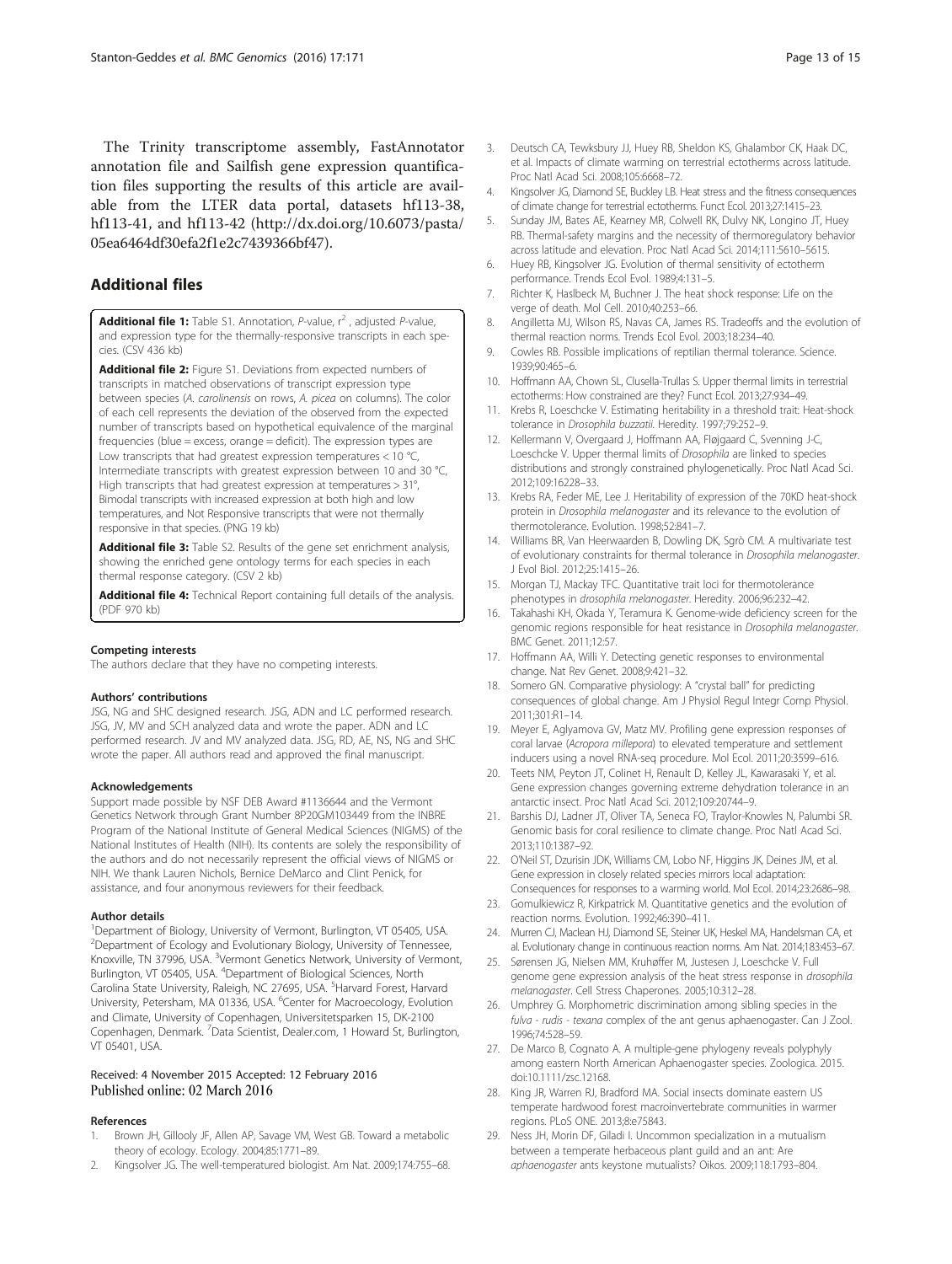- <span id="page-13-0"></span>30. Zelikova TJ, Sanders NJ, Dunn RR. The mixed effects of experimental ant removal on seedling distribution, belowground invertebrates, and soil nutrients. Ecosphere. 2011;2:art63.
- 31. Rodriguez-Cabal MA, Stuble KL, Guénard B, Dunn RR, Sanders NJ. Disruption of ant-seed dispersal mutualisms by the invasive asian needle ant (pachycondyla chinensis). Biol Invasions. 2012;14:557–65.
- 32. Diamond SE, Nichols LM, McCoy N, Hirsch C, Pelini SL, Sanders NJ, Ellison AM, Gotelli NJ, Dunn RR. A physiological trait-based approach to predicting the responses of species to experimental climate warming. Ecology, 2012; 93:2305–2312.
- 33. Toro ID, Ribbons RR, Pelini SL. The little things that run the world revisited: A review of ant-mediated ecosystem services and disservices (Hymenoptera: Formicidae). Myrmecological News. 2012;17:133–146.
- 34. Pelini SL, Diamond SE, Maclean HJ, Ellison AM, Gotelli NJ, Sanders NJ, Dunn RR. Common garden experiments reveal uncommon responses across temperatures, locations, and species of ants. Ecology and Evolution. 2012;2: 3009–15.
- 35. Sharon B, Stuble KL, Lessard J-P, Dunn RR, Adler FR, Sanders NJ. Predicting future coexistence in a North American ant community. Ecology and Evolution. 2014;4:1804–1819.
- 36. Hijmans R, Cameron S, Parra J, Jones P, Jarvis A. Very high resolution interpolated climate surfaces of global land areas. Int J Climatol. 2005; 25:1965–78.
- 37. Hofmann GE, Somero GN. Interspecific variation in thermal denaturation of proteins in the congeneric mussels mytilus trossulus and m. galloprovincialis: Evidence from the heat-shock response and protein ubiquitination. Mar Biol. 1996;126:65–75.
- 38. Feder ME, Hofmann GE. Heat-shock proteins, molecular chaperones, and the stress response: Evolutionary and ecological physiology. Annu Rev Physiol. 1999;61:243–82.
- 39. Kültz D. Molecular and evolutionary basis of the cellular stress response. Annu Rev Physiol. 2005;67:225–57.
- 40. Fields PA. Protein function at thermal extremes: Balancing stability and flexibility. Comp Biochem Physiol A Mol Integr Physiol. 2001;129:417–31.
- 41. Lockwood BL, Somero GN. Functional determinants of temperature adaptation in enzymes of cold- versus warm-adapted mussels (genus mytilus). Mol Biol Evol. 2012;29:3061–70.
- 42. Gordon DM. The rewards of restraint in the collective regulation of foraging by harvester ant colonies. Nature. 2013;498:91–3.
- 43. Neelakanta G, Hudson AM, Sultana H, Cooley L, Fikrig E. Expression of ixodes scapularis antifreeze glycoprotein enhances cold tolerance in drosophila melanogaster. PLoS ONE. 2012;7:e33447.
- 44. Franssen SU, Bergmann N, Winters G, Klostermeier UC, Rosenstiel P, Bornberg-Bauer E, et al. Transcriptomic resilience to global warming in the seagrass zostera marina, a marine foundation species. Proc Natl Acad Sci. 2011;108:19276–81.
- 45. Waddington C. Genetic assimilation of an acquired character. Evolution. 1953;7:118–26.
- 46. Sikkink KL, Reynolds RM, Ituarte CM, Cresko WA, Phillips PC. Rapid evolution of phenotypic plasticity and shifting thresholds of genetic assimilation in the nematode Caenorhabditis remanei. G3 (Bethesda). 2014;4:1103–12.
- 47. Simao FA, Waterhouse RM, Ioannidis P, Kriventseva EV: BUSCO: Assessing genome assembly and annotation completeness with single-copy orthologs. Bioinformatics 2015, 10.1093/bioinformatics/btv351
- 48. Patro R, Mount SM, Kingsford C: Sailfish enables alignment-free isoform quantification from RNA-seq reads using lightweight algorithms. Nature Biotechnology 2014, 32:462–464
- 49. Vijay N, Poelstra JW, Künstner A, Wolf JBW. Challenges and strategies in transcriptome assembly and differential gene expression quantification. a comprehensive in silico assessment of RNA-seq experiments. Mol Ecol. 2013;22:620–34.
- 50. Ohtsu T, Kimura MT, Katagiri C. How drosophila species acquire cold tolerance. Eur J Biochem. 1998;252:608–11.
- 51. Denlinger DL. Regulation of diapause. Annu Rev Entomol. 2002;47:93–122.
- 52. Ghosh K, Dill K. Cellular proteomes have broad distributions of protein stability. Biophys J. 2010;99:3996–4002.
- 53. Teets NM, Peyton JT, Ragland GJ, Colinet H, Renault D, Hahn DA, et al. Combined transcriptomic and metabolomic approach uncovers molecular mechanisms of cold tolerance in a temperate flesh fly. Physiol Genomics. 2012;44:764–77.
- 54. Vesala L, Salminen T, Laiho A, Hoikkala A, Kankare M. Cold tolerance and cold-induced modulation of gene expression in two drosophila virilis group species with different distributions: Cold-induced changes in gene expression. Insect Mol Biol. 2012;21:107–18.
- 55. Addo-Bediako A, Chown SL, Gaston KJ. Metabolic cold adaptation in insects: A large-scale perspective. Funct Ecol. 2002;16:332–8.
- 56. Kelly MW, Grosberg RK, Sanford E. Trade-offs, geography, and limits to thermal adaptation in a tide pool copepod. Am Nat. 2013;181:846–54.
- 57. Warren RJ, Chick L. Upward ant distribution shift corresponds with minimum, not maximum, temperature tolerance. Glob Chang Biol. 2013;19:2082–8.
- 58. Addo-Bediako A, Chown SL, Gaston KJ. Thermal tolerance, climatic variability and latitude. Proc R Soc B Biol Sci. 2000;267:739–45.
- 59. Hodgins-Davis A, Adomas AB, Warringer J, Townsend JP. Abundant geneby-environment interactions in gene expression reaction norms to copper within saccharomyces cerevisiae. Genome Biol Evol. 2012;4:1061–79.
- 60. Aubin-Horth N, Renn SCP. Genomic reaction norms: Using integrative biology to understand molecular mechanisms of phenotypic plasticity. Molecular Ecology. 2009;18:3763–3780.
- 61. González E, Joly S: Impact of RNA-seq attributes on false positive rates in differential expression analysis of de novo assembled transcriptomes. BMC Research Notes. 2013;6:503.
- 62. Sarup P, Sørensen JG, Kristensen TN, Hoffmann AA, Loeschcke V, Paige KN, et al. Candidate genes detected in transcriptome studies are strongly dependent on genetic background. PLoS ONE. 2011;6:e15644.
- 63. Pavlidis P, Jensen JD, Stephan W, Stamatakis A. A critical assessment of storytelling: Gene ontology categories and the importance of validating genomic scans. Mol Biol Evol. 2012;29:3237–48.
- 64. Khaitovich P, Weiss G, Lachmann M, Hellmann I, Enard W, Muetzel B, et al. A neutral model of transcriptome evolution. PLoS Biol. 2004;2:E132.
- 65. Whitehead A, Crawford DL. Neutral and adaptive variation in gene expression. Proc Natl Acad Sci. 2006;103:5425–30.
- 66. Ogasawara O, Okubo K. On theoretical models of gene expression evolution with random genetic drift and natural selection. PLoS ONE. 2009;4:e7943.
- 67. Gadau J, Helmkampf M, Nygaard S, Roux J, Simola DF, Smith CR, et al. The genomic impact of 100 million years of social evolution in seven ant species. Trends Genet. 2012;28:14–21.
- 68. Feder ME, Walser J-C. The biological limitations of transcriptomics in elucidating stress and stress responses. J Evol Biol. 2005;18:901–10.
- 69. Hoekstra LA, Montooth KL. Inducing extra copies of the hsp70 gene in drosophila melanogaster increases energetic demand. BMC Evol Biol. 2013;13:1–11.
- 70. Arnold FH, Wintrode PL, Miyazaki K, Gershenson A. How enzymes adapt: Lessons from directed evolution. Trends Biochem Sci. 2001;26:100–6.
- 71. Lubertazzi D. The biology and natural history of aphaenogaster rudis. Psyche (Camb Mass). 2012;2012:1–11.
- 72. Gotelli NJ, Ellison AM. A Primer of Ecological Statistics. 2nd ed. Sunderland: Sinauer Associates, Inc; 2012.
- 73. Cottingham KL, Lennon JT, Brown BL. Knowing when to draw the line: Designing more informative ecological experiments. Front Ecol Environ. 2005;3:145–52.
- 74. Lohse M, Bolger AM, Nagel A, Fernie AR, Lunn JE, Stitt M, et al. RobiNA: A user-friendly, integrated software solution for RNA-seq-based transcriptomics. Nucleic Acids Res. 2012;40:W622–7.
- 75. Grabherr MG, Haas BJ, Yassour M, Levin JZ, Thompson DA, Amit I, et al. Full-length transcriptome assembly from RNA-seq data without a reference genome. Nat Biotechnol. 2011;29:644–52.
- 76. Yang Y, Smith SA. Optimizing de novo assembly of short-read RNA-seq data for phylogenomics. BMC Genomics. 2013;14:328.
- 77. Huang X, Madan A. CAP3: A DNA sequence assembly program. Genome Res. 1999;9:868–77.
- 78. Schmieder R, Edwards R. Fast identification and removal of sequence contamination from genomic and metagenomic datasets. PLoS ONE. 2011;6:e17288.
- 79. Chen T-W, Gan R-CR WTH, Huang P-J, Lee C-Y, Chen Y-YM, Chen C-C, et al. FastAnnotator- an efficient transcript annotation web tool. BMC Genomics. 2012;13 Suppl 7:S9.
- 80. Wagner GP, Kin K, Lynch VJ. Measurement of mRNA abundance using RNAseq data: RPKM measure is inconsistent among samples. Theory Biosci. 2012;131:281–5.